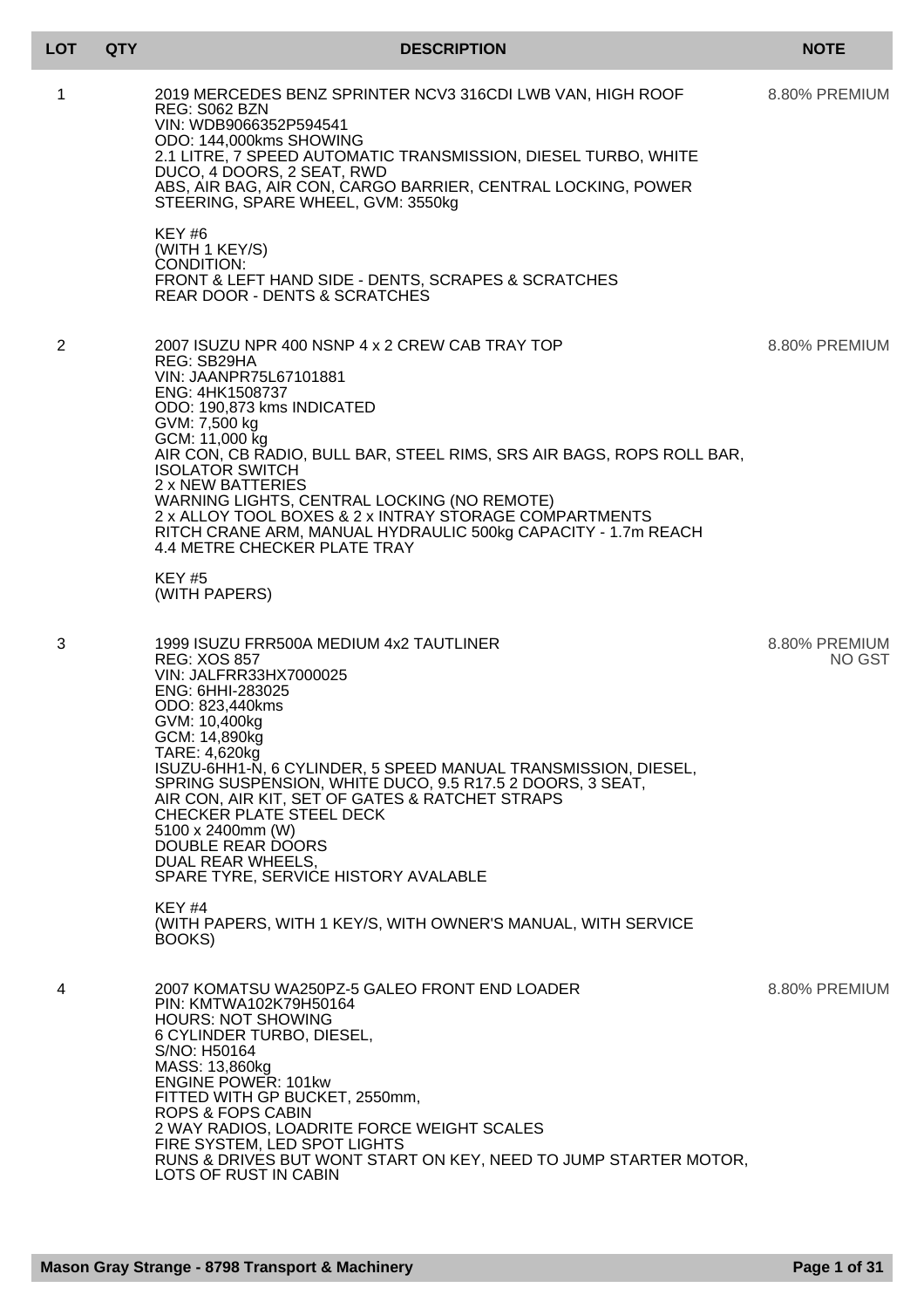| <b>LOT</b> | <b>QTY</b> | <b>DESCRIPTION</b>                                                                                                                                                                                                                                                                                                                                                                      | <b>NOTE</b> |
|------------|------------|-----------------------------------------------------------------------------------------------------------------------------------------------------------------------------------------------------------------------------------------------------------------------------------------------------------------------------------------------------------------------------------------|-------------|
| 5          |            | 2020 SHANDONG RHINOCEROS ENG XN10 WIND STORM MINI EXCAVATOR<br>S/NO: 20C081835<br>HOURS: 2.0 hours (NOT ACCURATE, 935 APPROX)<br>POWERED BY KOOP DIESEL ENGINE<br>MOD: KD192F<br>7.6kw<br>RUBBER TRACKED<br>PLUMBED HYD FOR ROCK BREAKER<br>LEVELER BLADE<br>WITH ROCK BREAKER, 3 x GP BUCKETS, 900, 600 & 400mm<br>TRENCH BUCKET, POST HOLE DIGGER & AUGER, RIPPER & LOG GRAB<br>KEY#2 |             |
|            |            | (WITH 1 KEY/S)                                                                                                                                                                                                                                                                                                                                                                          |             |
| 6          |            | 9x5' SINGLE AXLE PLANT TRAILER<br><b>REG: TZN 890</b><br><b>YELLOW</b><br><b>REAR RAMPS, SPRING LOADED</b><br>PIN HITCH, DUAL WHEELS, AIR BRAKES                                                                                                                                                                                                                                        | NO GST      |
| 7          |            | 2014 UNITED 7x5' SINGLE AXLE CAMPER TRAILER<br><b>REG: S005 TDS (SA)</b><br>VIN / CHASSIS: 6T9T2000SE0C8C239<br><b>BALL HITCH,</b><br>CHECKER PLATE STORAGE BOX<br><b>SPARE WHEEL</b><br>(WITH PAPERS)                                                                                                                                                                                  |             |
| 8          |            | 2008 MITSUBISHI FD25NT FORKLIFT<br>PIN: F18G-50684<br>FITTED WITH FLAMEPROOF START & EXHAUST SYSTEM<br>S/NO: F18C-70684<br>2.5T MAX LOAD<br>4700 MAX LIFT HEIGHT<br><b>3 STAGE CONTAINER MAST</b><br><b>SOLID TYRES</b><br><b>4 CYLINDER DIESEL ENGINE</b><br>AIR START<br>MODIFIED BY R.G. FLAMEPROOFERS<br>S/NO: 0911790<br>(NO PAPERS, NO OWNER'S MANUAL, NO SERVICE BOOKS)          |             |
| 9          |            | <b>WALKIE STACKER, CROWN</b><br>MOD: 201MT154A<br>S/NO: 2A112036<br>LIFT CAP: 1,000kg<br>MAX LIFT HEIGHT: 3,900mm<br>WIDTH ADJUSTABLE COUNTER BALANCE LEGS<br><b>BUILT IN CHARGER, 240V</b>                                                                                                                                                                                             | NO GST      |
| 10         |            | 2 x ENGINEERS VICES, 110 & 50mm                                                                                                                                                                                                                                                                                                                                                         | NO GST      |
| 11         |            | 2 x ENGINEERS VICES, 150 & 100mm                                                                                                                                                                                                                                                                                                                                                        | NO GST      |
| 12         |            | 2 x ENGINEERS VICES, 125 & 100mm                                                                                                                                                                                                                                                                                                                                                        | NO GST      |
| 13         |            | 2 x ENGINEERS VICES, 150 & 90mm                                                                                                                                                                                                                                                                                                                                                         | NO GST      |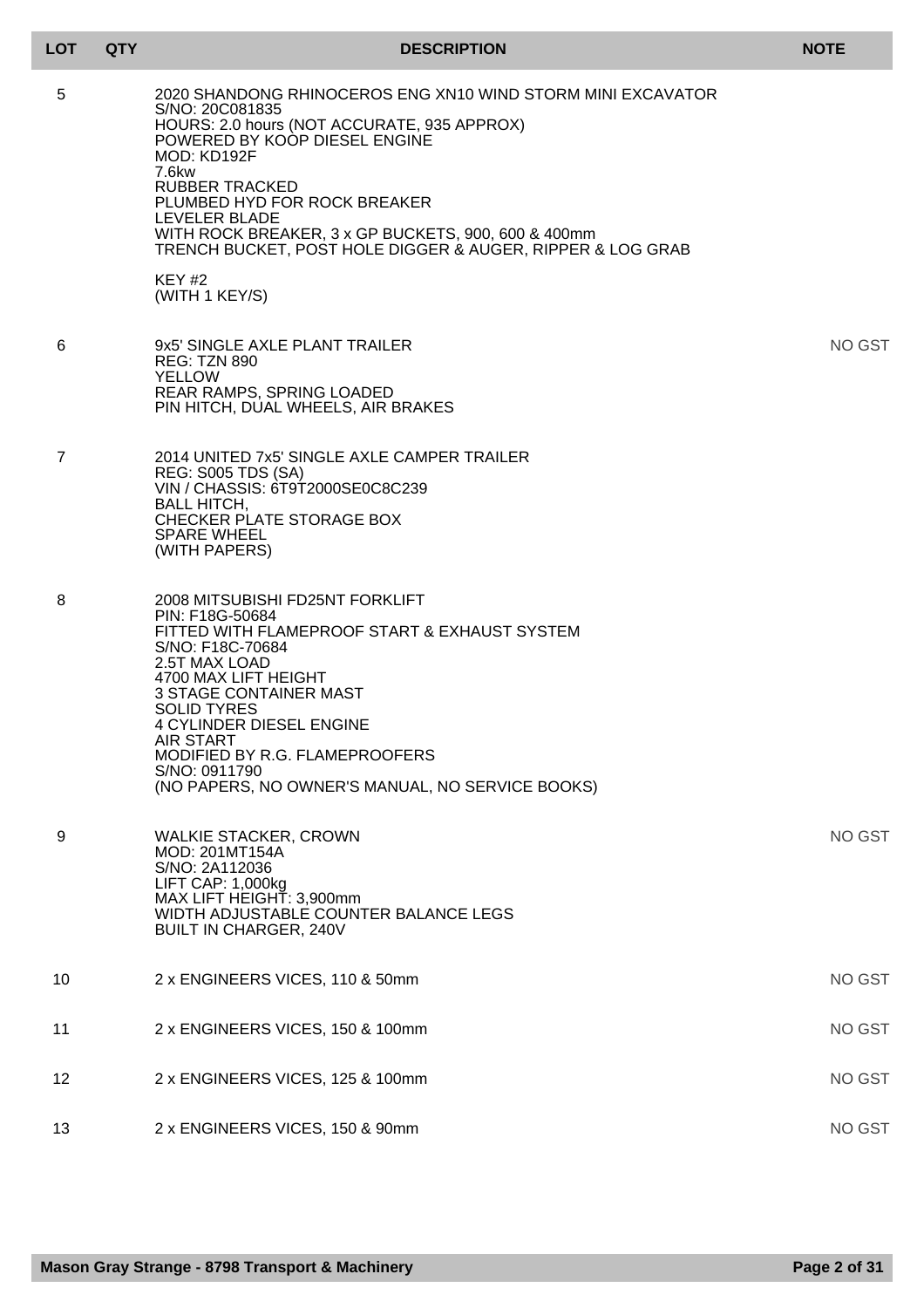| <b>LOT</b> | <b>QTY</b> |                                                                                                                                                      | <b>DESCRIPTION</b>                                                    | <b>NOTE</b>   |
|------------|------------|------------------------------------------------------------------------------------------------------------------------------------------------------|-----------------------------------------------------------------------|---------------|
| 14         |            | PORTABLE REFRIGERATED A/C UNIT, ICCON<br>MOD: CARU0810<br><b>EX MILITARY SPEC</b><br>1kw COOLING<br>R134A REFRIGERANT<br>WITH MANUAL, 240V<br>AS NEW |                                                                       |               |
| 15         |            | SHEET METAL CORNER CUT PRESS,<br><b>MANUAL WITH STAND.</b><br>160 x 160mm, 90 DEGREE CUT                                                             |                                                                       | NO GST        |
| 16         |            | FRICTION CUT OFF SAW, RYOBI<br>MOD: C-356<br>355mm CUT DSIC, 240V                                                                                    |                                                                       | NO GST        |
| 17         |            | SLIDING MITRE SAW, MAKITA<br><b>MOD: LS1013</b><br>255mm BLADE, 240V                                                                                 |                                                                       | NO GST        |
| 18         |            | FRICTION CUT OFF SAW, NRG ENERGY<br>MOD: EAC355<br>350mm DISC, 240V                                                                                  |                                                                       | NO GST        |
| 19         |            | UNIVERSAL BAR BENDER & PIPE BENDER, BENCH MOUNT                                                                                                      |                                                                       | NO GST        |
| 20         |            | SHEET METAL CUTTER, JOHN HEINE & SONS<br>TYPE: No-60C<br>WITH BENCH MOUNT FOLDER<br><b>HAND PRESS</b>                                                |                                                                       | <b>NO GST</b> |
| 21         |            |                                                                                                                                                      | WORK BENCH, 160 x 90cm, TIMBER TOP, WITH 3 x DAWN 10" VICES           |               |
| 22         |            | POWER INVERTER, DC TO 240V, SELECTRONIC<br><b>SINE WAVE</b><br>12-24V DC INPUT<br>WITH CLIPSAL RETRACTOR REEL<br>FITTED WITH 240V EXTENSION LEAD     |                                                                       |               |
| 23         |            | & HIGH LIFT 4x4 JACK                                                                                                                                 | 2 x HEAVY DUTY WINCHES, MANUAL, 1 x CHAIN HOIST, 1T, CAR TROLLEY JACK | NO GST        |
| 24         |            | RING SPANNERS, JERRY CANS, TOOLS, ETC                                                                                                                |                                                                       |               |
| 25         |            | 2 x HAMMER DRILLS, MAKITA & B&D,<br>MINI BELT SANDER, B&P<br><b>MOD: BD290</b><br>240V                                                               |                                                                       | NO GST        |
| 26         |            | WITH SHOCK ABSORBING LANYARD                                                                                                                         | SAFETY CLIMBING/FALL ARREST HARNESS, BEAVER PTY B-SAFE, FULL BODY     | NO GST        |
| 27         |            | AEG CIRCULAR SAW, 165mm & MAKITA 9" GRINDER, 240V                                                                                                    |                                                                       | NO GST        |

Г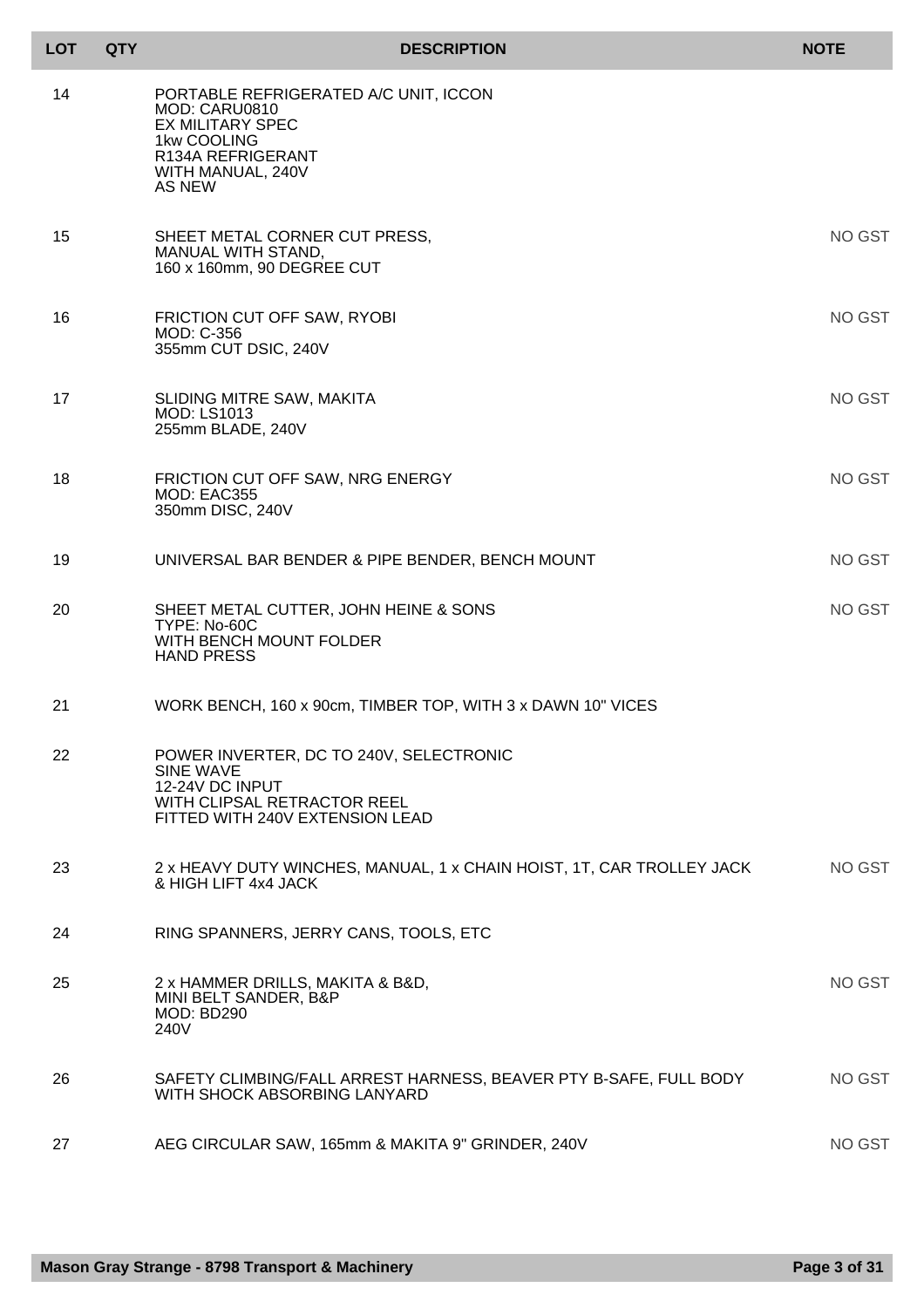| <b>LOT</b> | <b>QTY</b> | <b>DESCRIPTION</b>                                                                                                                                          | <b>NOTE</b> |
|------------|------------|-------------------------------------------------------------------------------------------------------------------------------------------------------------|-------------|
| 28         |            | BOSCH HAMMER DRILL, HEAVY DUTY & DRIVER<br>MOD: 1414.7 &<br>SKIL CIRCULAR SAW, 240V                                                                         | NO GST      |
| 29         |            | BOSCH ANGLE GRINDER, 110mm & OZITO ANGLE GRINDER, 125mm MOUNTED<br>IN TOOLMAC CUT OFF STAND, 240V                                                           | NO GST      |
| 30         |            | 3 x ASSORTED DRILLS, 13mm, 1 x ANGLE DRIVER & B&D CIRCULAR SAW, 240V                                                                                        | NO GST      |
| 31         |            | IMPACT DRIVER, ATLAS COPCO, 3/4" DRIVE, 8 x SOCKETS IN CARRY CASE,<br>AIR RIVETER & SHINANO PNEUMATIC 1/2" RATCHET<br><b>MOD: SI-1435</b>                   | NO GST      |
| 32         |            | GERALD STEEL STRAPPING TENSIONER, CLIP CLAMP & STRAP DISPENSER                                                                                              | NO GST      |
| 33         |            | GRINDER/LINISHER, FELNHEL<br>TYPE: IS0-W<br>240V &                                                                                                          | NO GST      |
|            |            | TOOL POST GRINDER, WALDOWN PTY<br>TYPE: C-1                                                                                                                 |             |
|            |            | 240V & GRINDING WHEEL LEVELING TOOL                                                                                                                         |             |
| 34         |            | AUTOMATIC COIL WINDING MACHINE, GLOW MANUFACTURING CO<br><b>MOD: ECLIPSE</b><br>WITH RETRO WORK LAMP, 240V                                                  | NO GST      |
| 35         |            | PORTABLE REFRIGERATED A/C UNIT, ICCON<br>MOD: CARU0810<br><b>EX MILITARY SPEC</b><br>1kw COOLING<br>R134A REFRIGERANT<br>WITH MANUAL, 240V<br><b>AS NEW</b> |             |
| 36         |            | PORTABLE REFRIGERATED A/C UNIT, ICCON<br>MOD: CARU0810<br><b>EX MILITARY SPEC</b><br>1kw COOLING<br>R134A REFRIGERANT<br>WITH MANUAL, 240V<br>AS NEW        |             |
| 37         |            | <b>VALVE POSITIONER, IWAKI</b><br>MOD: 21202Y1500                                                                                                           |             |
| 38         |            | DISC BRAKE CALIPER, SUIT HOIST, ANTEC<br>TYPE: S4E                                                                                                          |             |
| 39         |            | <b>GENSET, DUNLITE POWER EQUIPMENT</b><br>2.5KVA<br>11AMP<br>RPM: 3000<br>240V<br>POWERED BY HONDA GX160, PETROL ENGINE                                     | NO GST      |
| 40         |            | VICE, 90mm, PANEL BEATING SET, AUSBEUL GARNITUR<br>6 PIECE, DRILL MOUNT CIRCLE CUTTER ATTACHMENT, 200mm IN CASE &<br><b>CHLORIDE BATTERY LOAD TESTER</b>    | NO GST      |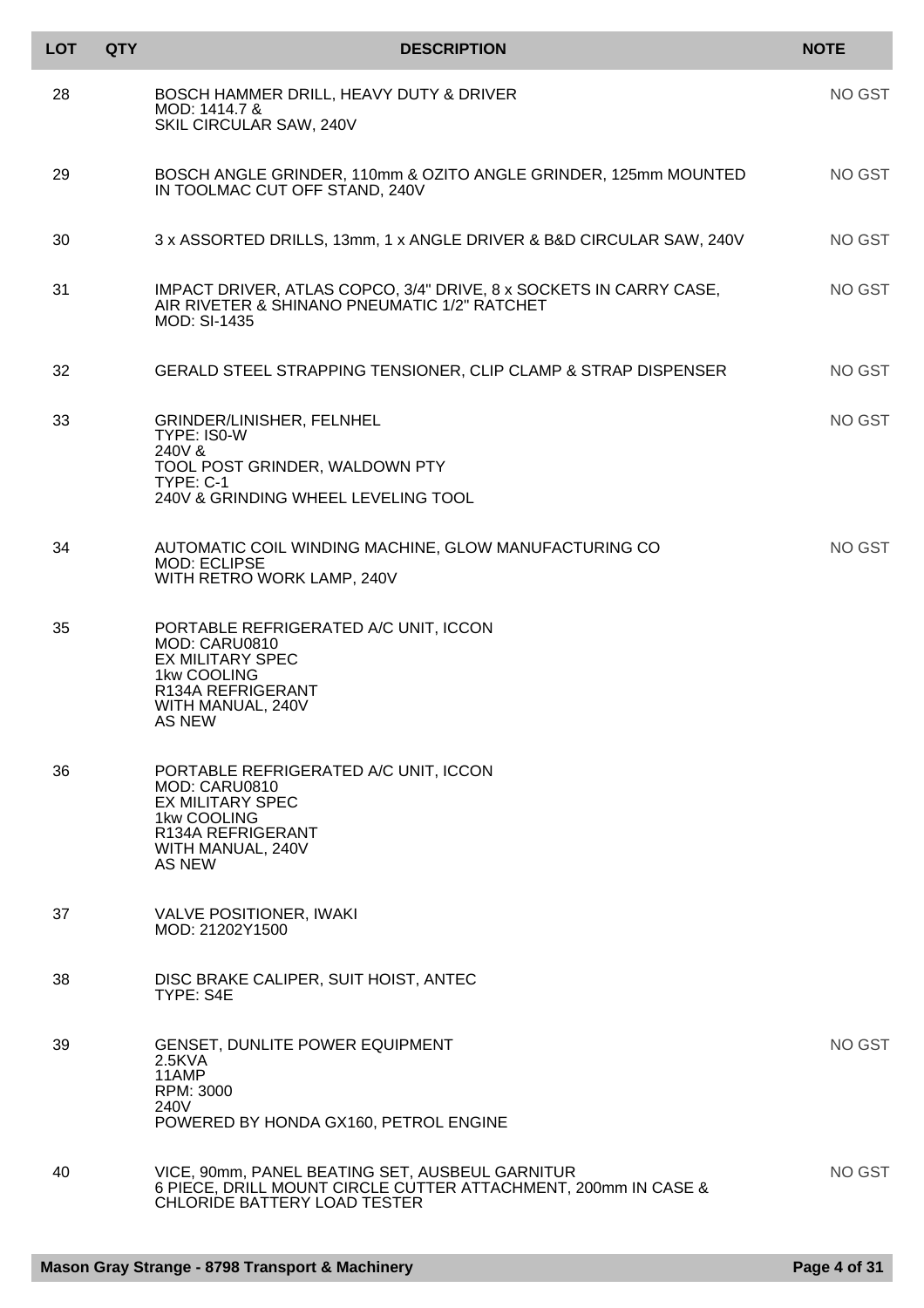| <b>LOT</b> | <b>QTY</b> | <b>DESCRIPTION</b>                                                                                                                         | <b>NOTE</b>   |
|------------|------------|--------------------------------------------------------------------------------------------------------------------------------------------|---------------|
| 41         |            | HAND MITRE SAW, GEHRUNGSSEGE,<br>1 x BOX ASSORTED WIRE & ABRASIVE WHEELS/BRUSHES,<br>1 x HAND WINCH, 700kg CAP & DICING CUT HAND PRESS     | <b>NO GST</b> |
| 42         |            | <b>GENSET, EX AUSTRALIAN MILITARY FORCES</b><br>PETROL ENGINE, 500w, 24VDC<br>DOM: 1971                                                    | NO GST        |
|            |            | WIHT MANUAL, TOOLBOX & SPARE PARTS                                                                                                         |               |
| 43         |            | WORK BENCH, 160 x 90cm, TIMBER TOP, WITH 2 x DAWN 10" VICES                                                                                |               |
| 44         |            | LIFTING CHAIN, TWIN LEG WITH SHORTENERS, 3m                                                                                                | <b>NO GST</b> |
| 45         |            | LIFTING CHAIN, 12mm, TWIN LEG WITH SHORTENERS, 3.5m, 9T                                                                                    | <b>NO GST</b> |
| 46         |            | 2 x LIFTING CHAINS, 7mm, TWIN LEG WITH SHORTENERS, 2m & SINGLE 10mm<br>WITH RINGS, 3m, 2T                                                  | <b>NO GST</b> |
| 47         |            | <b>QUANTITY ASSORTED LIFTING CHAIN JOINERS</b>                                                                                             | <b>NO GST</b> |
| 48         |            | 5 x PART SPOOLS OF ELEC CABLE<br>SINGLE & MULTI CORE, EXTENSION LEAD,<br>415V, 4 PIN & AIR LINE REGULATOR/WATER TRAP<br><b>WITH VALVES</b> | NO GST        |
| 49         |            | 2 x LONG RAM HYDRAULIC JACKS, 8T & 5T<br>1 x SMALL BOTTLE JACK TO SUIT PRESS &<br>1 x HYDRAULIC RAM, 800 x 80mm                            | NO GST        |
| 50         |            | ARC WELDER, CHAMPION<br><b>MOD: 160TW</b><br>COPPER COILED, VARIABLE AMP<br>WITH HAND PIECE, LEADS, RODS, ETC, 240V                        | NO GST        |
| 51         |            | TIG WELDER, CIGWELD<br>MOD: TRANSTIG DC140 &                                                                                               | NO GST        |
|            |            | MIG WELDER, SIP<br><b>MOD: HANDYMIG</b><br>WITH WELDING HANDPIECES & LEADS, REGS, ETC<br>MOUNTED TO STEEL FRAME TROLLEY, 240V              |               |
| 52         |            | AIR COMPRESSOR, NUPOWER<br>2HP, 24 LITRE TANK, 240V<br>WITH PAINT SPRAY GUN & HOSE<br>AS NEW IN BOX<br>INCLUDING MECHANICAL LIFTER, MOBILE | NO GST        |
| 53         |            | OXY ACETYLENE TROLLEY, HEAVY DUTY WITH REGS & TORCH TIPS                                                                                   | NO GST        |
| 54         |            | PRESSURE WASHER, KEW<br>MOD: 1702K<br>MOBILE, 240V                                                                                         | NO GST        |
| 55         |            | 2 XMOUTNABLE TOOL BOXES & HAND TOOLS, WATER FOUNTAIN, TEMPRITE &<br><b>HONDA GENERATOR IN PARTS</b>                                        | NO GST        |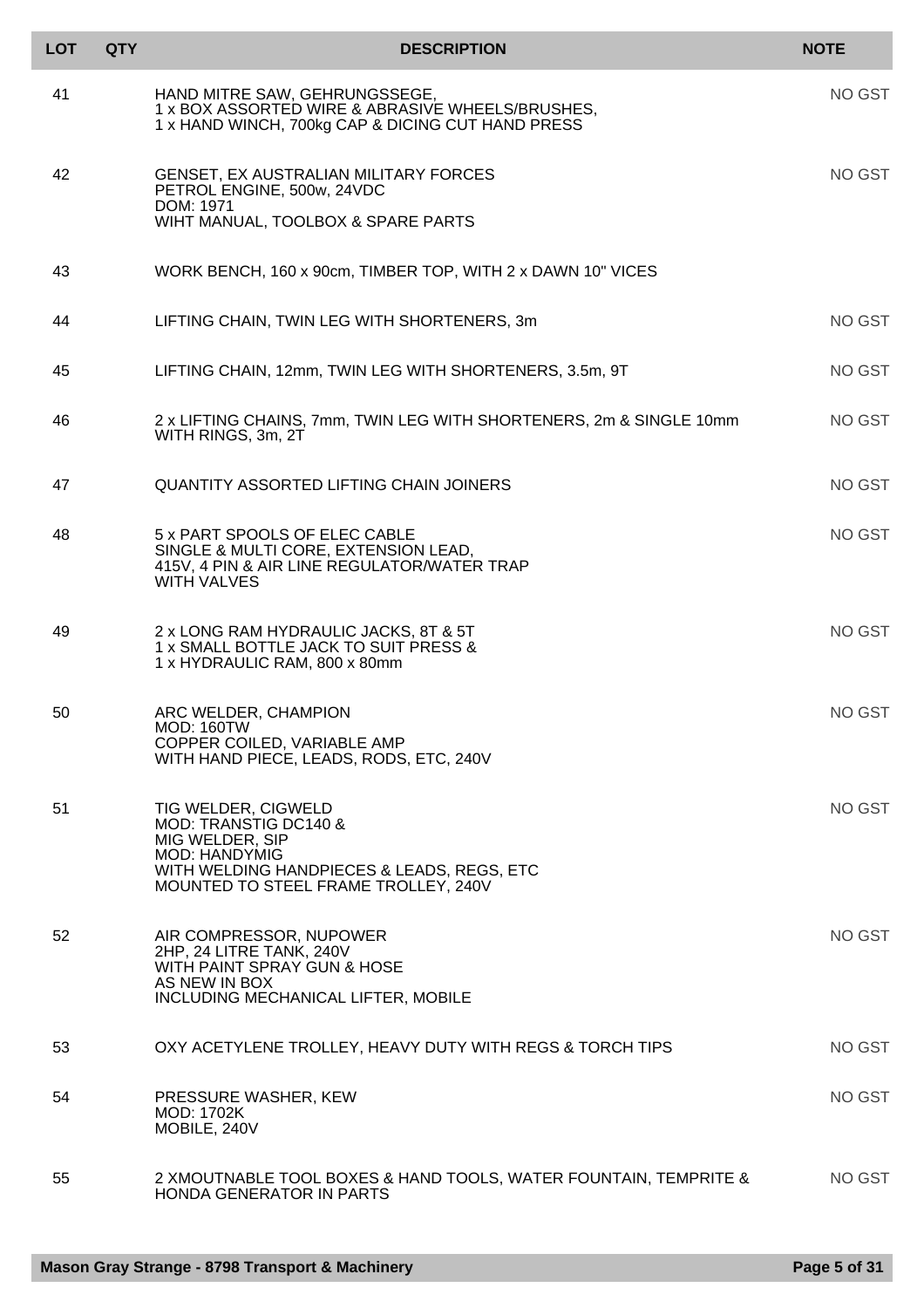| <b>LOT</b> | <b>QTY</b> | <b>DESCRIPTION</b>                                                                                                                                                                    | <b>NOTE</b> |
|------------|------------|---------------------------------------------------------------------------------------------------------------------------------------------------------------------------------------|-------------|
| 56         |            | PEDESTAL DRILL PRESS, PORSCHE, 240V                                                                                                                                                   | NO GST      |
| 57         |            | PARTS WASHER, 20 GALLON,<br>240V, AS NEW                                                                                                                                              | NO GST      |
| 58         |            | LATHE, HIMOUNT INDUSTRIAL CO<br>TYPE: LAM350CN<br>DOM: 2005<br>1200mm BED<br>160mm 3 JAW CHUCK<br>35mm FEED THROUGH<br><b>TOOL POST &amp; STEADY</b><br>240V MOUNTED ON CASTOR WHEELS | NO GST      |
| 59         |            | RADIAL ARM SAW, TATRY<br>360mm BLADE<br>750mm ARM TRAVEL<br>850 x 750mm TABLE<br>415V                                                                                                 | NO GST      |
| 60         |            | 5 x DESCENT/RECOVERY RESCUE SEATS, VIKING HONOR<br><b>MOD: ABTRI</b><br>WITH CARRY BAG, AS NEW                                                                                        |             |
| 61         |            | 6 x DESCENT/RECOVERY RESCUE SEATS, VIKING HONOR<br><b>MOD: ABTRI</b><br>WITH CARRY BAG, AS NEW                                                                                        |             |
| 62         |            | 6 x DESCENT/RECOVERY RESCUE SEATS, VIKING HONOR<br><b>MOD: ABTRI</b><br>WITH CARRY BAG, AS NEW                                                                                        |             |
| 63         |            | WORK BENCH, 160 x 90cm, TIMBER TOP, WITH 2 x DAWN 10" VICES                                                                                                                           |             |
| 64         |            | STEEL FRAME WORK BENCH, 182 x 92cm                                                                                                                                                    |             |
| 65         |            | <b>GRAPPLING ATTACHMENT, MULTI AXIS</b><br><b>HEAVY DUTY CONSTRUCTION</b><br>HYDRAULIC, QUICK HITCH,<br>8800LBS HOOK CAP<br>AS NEW<br>1 x PALLET                                      |             |
| 66         |            | FLUID CONTROL SYSTEM, ACTUATOR/POSITIONER, ROTORK<br>MOD: CP/S-045-140A/CB<br>MAX OP PRESS: 10.3 BAR G<br>WITH METSO FLOW CONTROLLER<br>TYPE: VGS315HXT<br>NEW IN CRATE WITH FITTINGS |             |
| 67         |            | STEAM CLEANER, KEW 1502V-66, 240V                                                                                                                                                     | NO GST      |
| 68         |            | GEELONG TOOL BOX, STEEL & QUANTITY ASSORTED HAND TOOLS, &<br><b>PNEUMATIC GRINDER &amp; DRILL</b>                                                                                     | NO GST      |
| 69         |            | STRAPPING TENSION TOOL, SPRING BALANCER, TYRE VALCANISINC CLAMP<br><b>IMPERATOR, GRINDER, ETC</b>                                                                                     | NO GST      |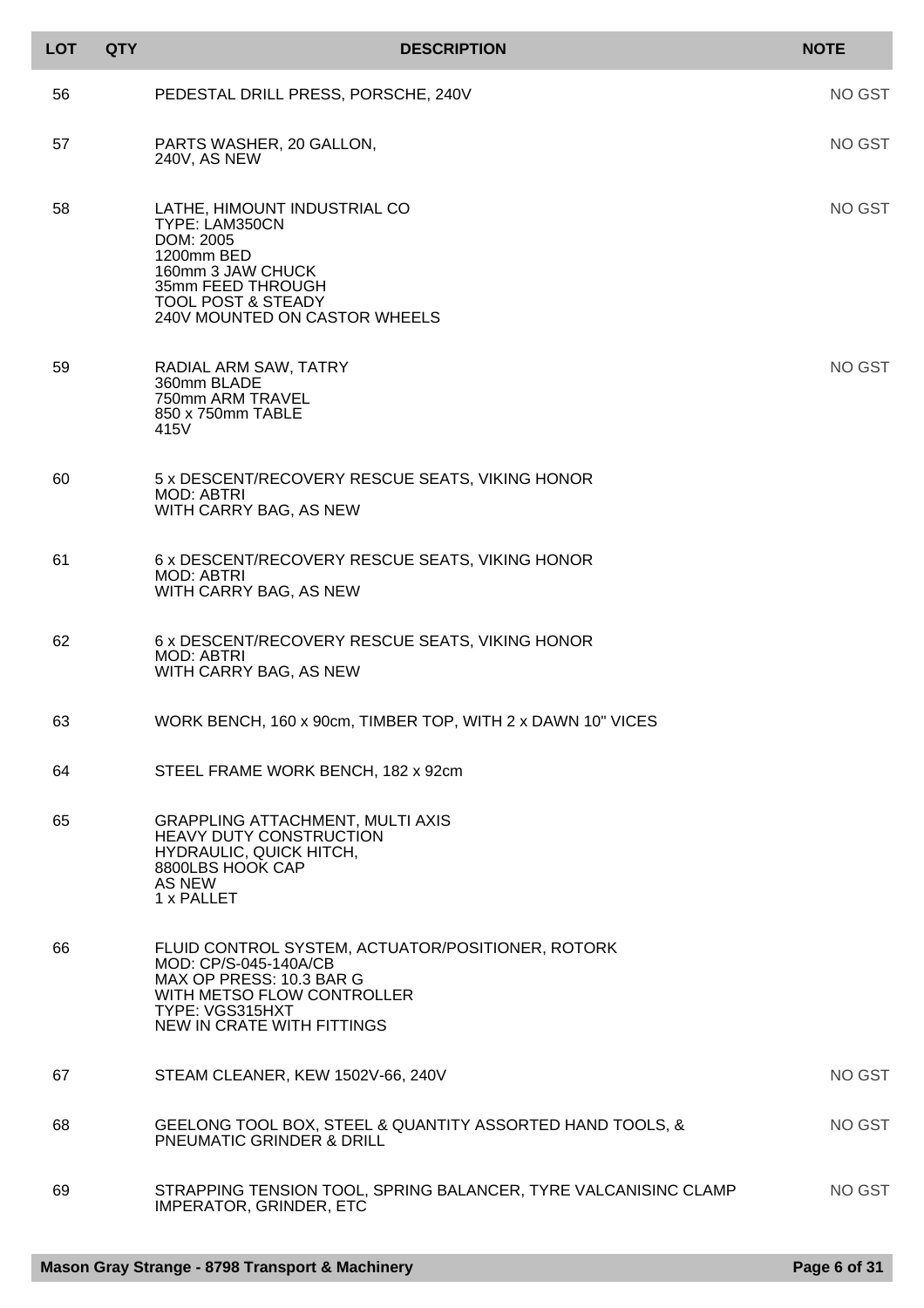| <b>LOT</b> | <b>QTY</b> | <b>DESCRIPTION</b>                                                                            | <b>NOTE</b> |
|------------|------------|-----------------------------------------------------------------------------------------------|-------------|
| 70         |            | 800 (APPROX) x SANDING DISCS, DURANET, 6", GRIT #120<br>1 x CARTON                            |             |
| 71         |            | 800 (APPROX) x SANDING DISCS, DURANET, 6", GRIT #120<br>1 x CARTON                            |             |
| 72         |            | 3 x CRL WOODS POWER GROUP VACUUM CUPS WITH CARRY CASES                                        |             |
| 73         |            | 3 x CRL WOODS POWER GROUP VACUUM CUPS WITH CARRY CASES                                        |             |
| 74         |            | 4 x CRL WOODS POWER GROUP VACUUM CUPS WITH CARRY CASES                                        |             |
| 75         |            | 8 x LOBTEX LITHIUM ION BATTER CHARGERS WITH 1 x BATTERY                                       |             |
| 76         |            | GESIPA RIVTEC GUN WITH CARRY CASE, PA6-GF25, NO BATTERY INCLUDES<br><b>NOSE PIECE</b>         |             |
| 77         |            | GESIPA RIVTEC GUN WITH CARRY CASE, PA6-GF25, NO BATTERY                                       |             |
| 78         |            | 2 x MIXPAC DM200 MANUAL CARTRIDGE GUNS                                                        |             |
| 79         |            | GESIPA RIVTEC GUN WITH CARRY CASE, PA6-GF25, WITH BATTERY, NOSE<br><b>PIECE &amp; CHARGER</b> |             |
| 80         |            | GESIPA RIVTEC GUN WITH CARRY CASE, PA6-GF25, WITH BATTERY & NOSE<br><b>PIECE</b>              |             |
| 81         |            | MILWAUKEE ANGLE GRINDER, M18, CAG125XPD WITH HANDLE & CHARGER,<br>NO BATTERY                  |             |
| 82         |            | MILWAUKEE ANGLE GRINDER, M18, CAG125XPD WITH HANDLE & CHARGER,<br>NO BATTERY                  |             |
| 83         |            | MILWAUKEE ANGLE GRINDER, M18, CAG125XPD WITH HANDLE & CHARGER,<br>NO BATTERY                  |             |
| 84         |            | MILWAUKEE ANGLE GRINDER, M18, CAG125XPD WITH HANDLE & CHARGER,<br>NO BATTERY                  |             |
| 85         |            | 2 x MILWAUKEE ANGLE GRINDERS, M18, CAG125XPD WITH HANDLE &<br><b>CHARGERS, NO BATTERY</b>     |             |
| 86         |            | 2 x MILWAUKEE ANGLE GRINDERS, M18, CAG125XPD WITH CHARGERS, NO<br><b>HANDLE OR BATTERIES</b>  |             |
| 87         |            | 2 x MILWAUKEE ANGLE GRINDERS, M18, CAG125XPD WITH HANDLE &<br><b>CHARGERS, NO BATTERIES</b>   |             |
| 88         |            | 2 x MILWAUKEE ANGLE GRINDERS, M18, CAG125XPD WITH HANDLE &<br><b>CHARGERS, NO BATTERIES</b>   |             |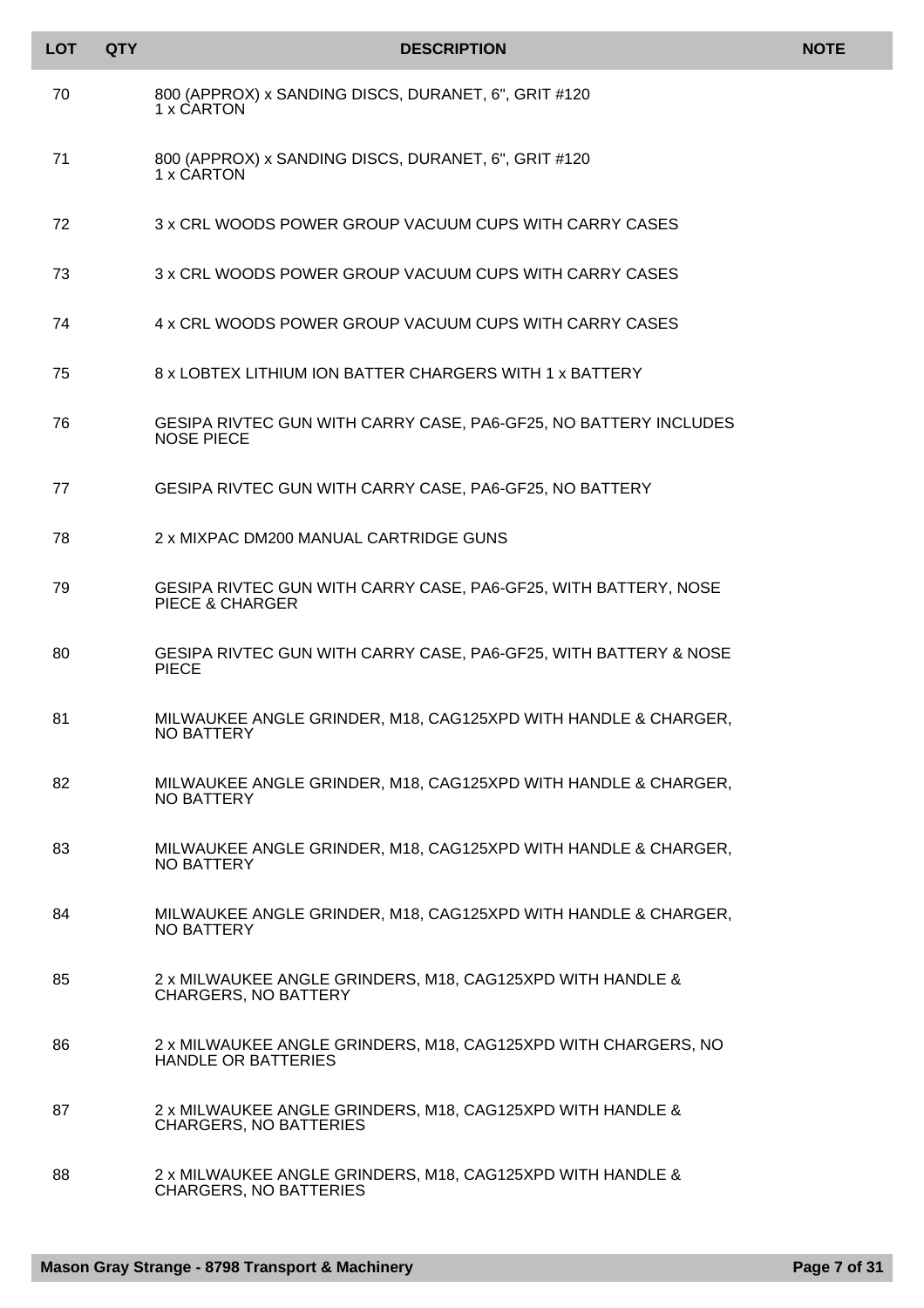| <b>LOT</b> | <b>QTY</b> | <b>DESCRIPTION</b>                                                                                                                                                                 | <b>NOTE</b> |
|------------|------------|------------------------------------------------------------------------------------------------------------------------------------------------------------------------------------|-------------|
| 89         |            | MILWAUKEE PLANER, M18BP WITH VACUUM BAG & CHARGER, NO BATTERY                                                                                                                      |             |
| 90         |            | MILWAUKEE ANGLE GRINDER, M18, CAG125XPD WITH HANDLE & CHARGER,<br>NO BATTERY & MILWAUKEE JIGSAW, HD18JS WITH CHARGER, NO BATTERY                                                   |             |
| 91         |            | 3 x MILWAUKEE CHARGERS, M12-18C, 240V                                                                                                                                              |             |
| 92         |            | 4 x MILWAUKEE CHARGERS, M12-18C, 240V                                                                                                                                              |             |
| 93         |            | 4 x MILWAUKEE CHARGERS, M12-18C, 240V                                                                                                                                              |             |
| 94         |            | 3 x 15 LITRE DRUMS LIQUID POOL CHLORINE, AQUACHLOR 130G/L SODIUM<br><b>HYPOCHLORITE</b>                                                                                            |             |
| 95         |            | 3 x 15 LITRE DRUMS LIQUID POOL CHLORINE, AQUACHLOR 130G/L SODIUM<br><b>HYPOCHLORITE</b>                                                                                            |             |
| 96         |            | ASSORTED BOATING EQUIPMENT INC 11 x LIFE JACKETS, BOAT LADDER,<br>NAVIGATION LIGHTS, PAIR OARS, ROPES, MOTOR FLUSHER, ETC, 1 x SHELF                                               |             |
| 97         |            | 18 x BATTERY BOOSTER CLAMPS, OEX<br>HIGH GRADE, 500AMP<br><b>RED &amp; BLACK</b><br>(1 x MAXI BIN FULL)                                                                            |             |
| 98         |            | HYDRAULIC INLINE FILTER UNIT, PAL ULTIPLEAT SRT<br>PNEUMATIC RAM, CKD<br>300 x 80mm<br>TOKIMEC HYDRAULIC DIRECTIONAL FLOW CONTROL VALVE &<br>2 x ELECTRIC MOTORS, DAKIN, 70w, 240V |             |
| 99         |            | 3 x BOXES (12/BOX) SAFETY GLASSES, PROTECTOR<br>TYPE: S79RC-BK<br><b>CLEAR SPECTACLES</b><br>AS NEW                                                                                |             |
| 100        |            | TOOL/STORAGE BOXES INC BAHCO ORANGE PLASTIC 500 x 300 x 300mm &<br>PLANO YELLOW PLASTIC 560 x 280 x 300mm WITH<br>YAKKA OVERALLS, SIZE 92 & CAR SAFETY KIT                         |             |
| 101        |            | STIHL BLOWER VAC ATTACHMENT, BG<br>ASSORTED WORK LIGHTS, JUMPER PACK,<br>SPEAKERS, EXIT SIGN INSERTS, PHONE COVERS,<br>ETC 1 x SHELF                                               |             |
| 102        |            | 6 x DESCENT/RECOVERY RESCUE SEATS, VIKING HONOR<br>MOD: ABTRI<br>WITH CARRY BAG, AS NEW                                                                                            |             |
| 103        |            | 6 x DESCENT/RECOVERY RESCUE SEATS, VIKING HONOR<br><b>MOD: ABTRI</b><br>WITH CARRY BAG, AS NEW                                                                                     |             |
| 104        |            | JOCKEY WHEEL, MANUAL RATCHET TYPE SUIT TRAILERS/ CARAVANS,<br><b>GALV STEEL</b>                                                                                                    |             |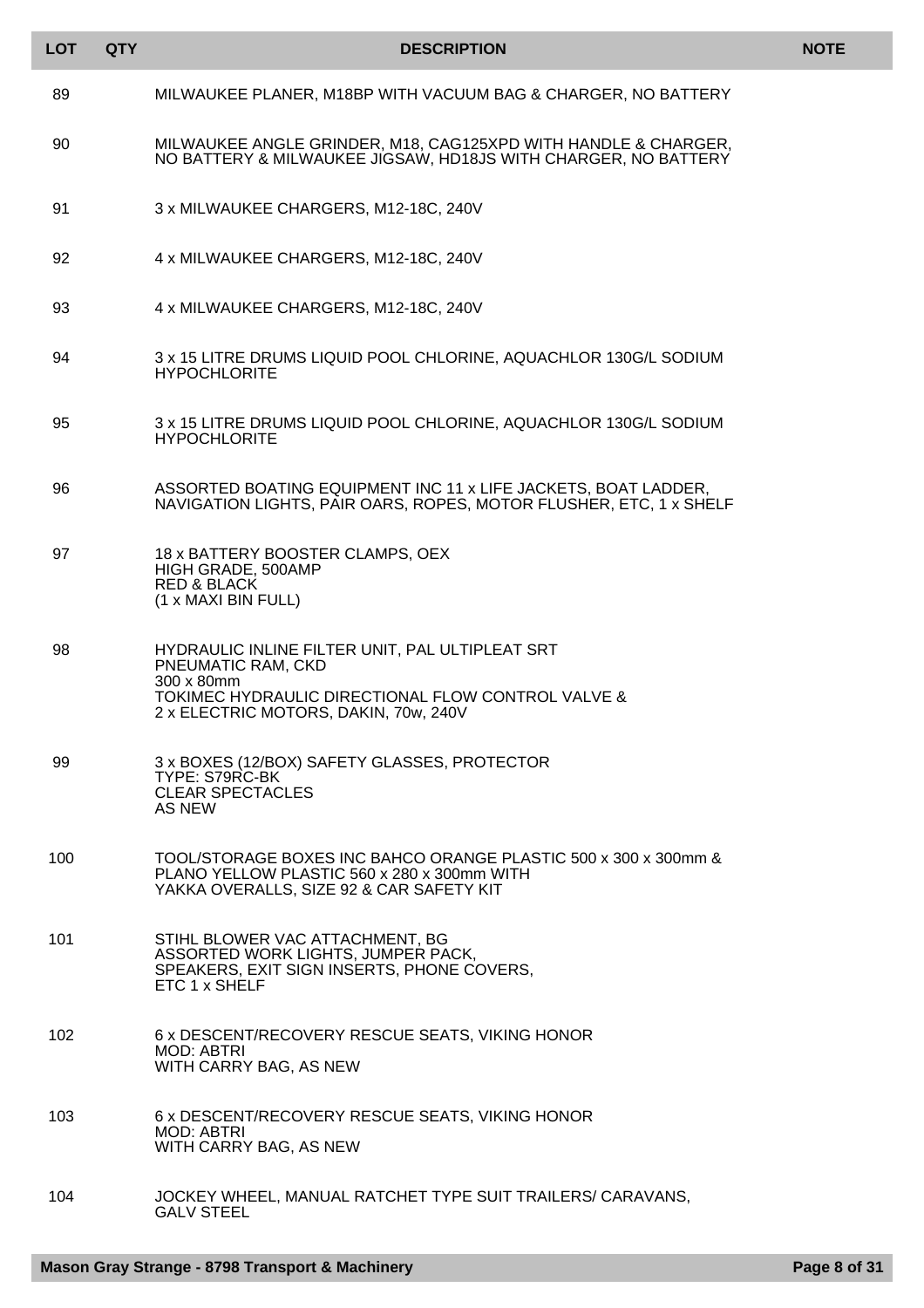| <b>LOT</b> | <b>QTY</b> | <b>DESCRIPTION</b>                                                                                                                          | <b>NOTE</b> |
|------------|------------|---------------------------------------------------------------------------------------------------------------------------------------------|-------------|
| 105        |            | 6 x REFRIGERATOR CONDENSERS                                                                                                                 |             |
| 106        |            | <b>WARNING BEACON, SUNBEAM</b><br><b>RED REVOLVING LIGHT</b><br>MOD: EHB220H<br>240V                                                        |             |
| 107        |            | SIEMENS PLC CIRCUIT CARD, INPUT/OUTPUT, 505-7012<br>GE FANUC, GENIUS, MODVAL & RICH ELEC INVERTER, AUTO CHANGEOVER<br><b>SWITCH</b>         |             |
| 108        |            | 2 x ELEC WHIPPER SNIPPERS, 240V & TRUNDAL MEASURING WHEEL                                                                                   | NO GST      |
| 109        |            | REDUCTION/REDUCER DRIVE GEARBOX ASSEMBLY, BAUER<br>MOD: VEK23<br>PART BO: BG50G10-37<br>AS NEW IN CRATE                                     |             |
| 110        |            | TURBINE FLUID PUMP, JLC PUMPS<br>MOD: BM16658<br>SIZE: 7.5RVH9<br>CAP: 15GPM<br><b>MAX PRESSURE: 174 PSI</b><br>415V<br><b>NEW IN CRATE</b> |             |
| 111        |            | TURBINE FLUID PUMP, JLC PUMPS<br>MOD: BM16658<br>SIZE: 7.5RVH9<br>CAP: 15GPM<br>MAX PRESSURE: 174 PSI<br>415V<br><b>NEW IN CRATE</b>        |             |
| 112        |            | TURBINE FLUID PUMP, JLC PUMPS<br>MOD: BM16658<br>SIZE: 7.5RVH9<br>CAP: 15GPM<br>MAX PRESSURE: 174 PSI<br>415V<br><b>NEW IN CRATE</b>        |             |
| 113        |            | OVERHEAD AIR FILTER SYSTEM, JET<br><b>MOD: AFS-1000B</b><br>240V                                                                            |             |
| 114        |            | OVERHEAD AIR FILTER SYSTEM, JET<br><b>MOD: AFS-1000B</b><br>240V                                                                            |             |
| 115        |            | OVERHEAD AIR FILTER SYSTEM, CABRA-TEC<br><b>MOD: CTF-1000</b><br>240V                                                                       |             |
| 116        |            | STEEL FRAME WORK BENCH, 182 x 92cm                                                                                                          |             |
| 117        |            | STEEL FRAME WORK BENCH, 182 x 92cm                                                                                                          |             |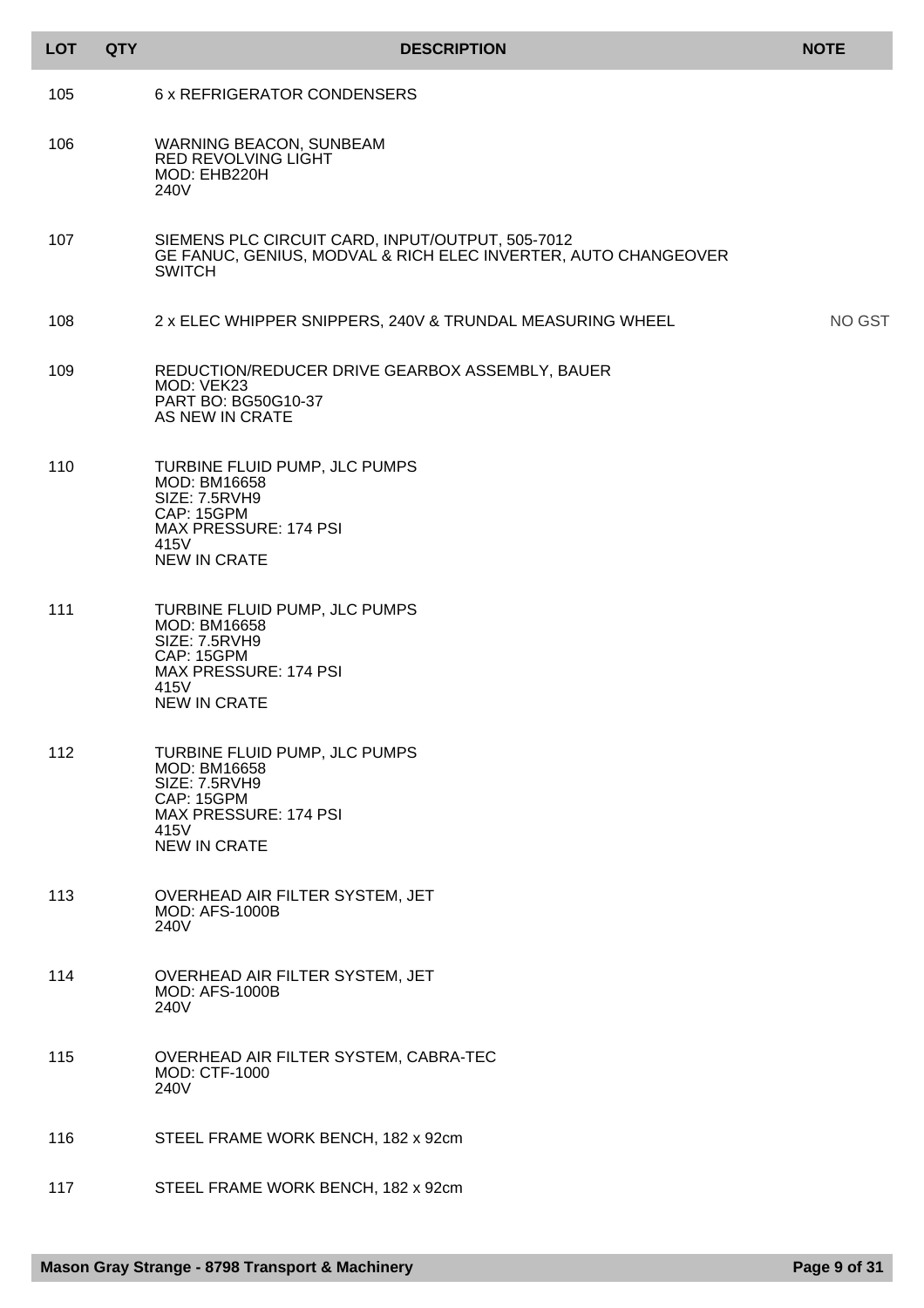| <b>LOT</b> | <b>QTY</b> | <b>DESCRIPTION</b>                                                                                                                                                                            | <b>NOTE</b>   |
|------------|------------|-----------------------------------------------------------------------------------------------------------------------------------------------------------------------------------------------|---------------|
| 118        |            | BENCH TOP MANUAL BOX & PAN FOLDER, 2'                                                                                                                                                         |               |
| 119        |            | BATHROOM HAND TOWEL RAILS, MILDON, HEAVY DUTY, STAINLESS STEEL<br>14 @ 300 x 25mm & 36 @ 450 x 25mm<br>1 x SHELF                                                                              |               |
| 120        |            | HAND TOWEL RAILS, MILDON, HEAVY DUTY, STAINLESS STEEL<br>16 @ 450 x 25mm, 6 @ 600 x 25mm, 4 @ 300 x 25mm &<br>60 x ROBE HOOKS, DOUBLE HOOK, CHROME<br>1 x SHELF                               |               |
| 121        |            | 60 (APPROX) x VABENE TOWEL RINGS, CHROME FINISH,<br>32 (APPROX) x SINGLE CUP HOLDERS, CHROME & FROSTED GLASS &<br>25 (APPROX) x GRAB RAILS, KNURLED, STAINLESS STEEL, 450 x 32mm<br>1 x SHELF |               |
| 122        |            | 4 x VIKING DESCENT/ACCENT SEAT, PERSONAL RESCUE SEAT, 3 POINT<br>HARNESS IN CARRY BAG, NEW                                                                                                    |               |
| 123        |            | 4 x VIKING DESCENT/ACCENT SEAT, PERSONAL RESCUE SEAT, 3 POINT<br>HARNESS IN CARRY BAG, NEW                                                                                                    |               |
| 124        |            | 10 x RIMS & TYRES, SUIT AIR COMPRESSORS, WHEEL BARROWS, ETC,<br>4.10/3.50-4                                                                                                                   |               |
| 125        |            | 2 x BUNDLES EXTRUDED ALUMINIUM ANGLE 4.4M & 3.4M                                                                                                                                              | NO GST        |
| 126        |            | MONARCH OIL BURNER, WEISHAUPT<br>TYPE: RL11<br><b>FULLY AUTOMATED</b><br><b>ELECTRONIC IGNITION</b><br><b>SIEMENS CONTROLLERS</b><br>NEW IN CRATE WITH PAPERWORK, INSTRUCTIONS & FITTINGS     |               |
| 127        |            | VALVOLINE OIL STAND, STEEL, 3 TIER                                                                                                                                                            |               |
| 128        |            | PARTS WASHER, TRANSPACIFIC, 240V                                                                                                                                                              |               |
| 129        |            | <b>TYRE CHANGER</b><br><b>MOD: LT-430</b><br>240V                                                                                                                                             |               |
| 130        |            | SHEAR, BRAKE & ROLL MACHINE, 42"<br>SHEAR 1mm, BENDING 1mm, ROLLING 47mm                                                                                                                      |               |
| 131        |            | BAG DUST COLLECTOR/EXTRACTION FAN, WOODFAST<br>MOD: 1400<br>SINGLE BAG, 415V                                                                                                                  | <b>NO GST</b> |
| 132        |            | BAND SAW, VERTICAL, 600 (D) x 400mm (H) CUTTING, 415V                                                                                                                                         | <b>NO GST</b> |
| 133        |            | LAWNMOWER, PRIMO 550R, SOLO, PETROL & MOBILITY SCOOTER, VICTORY,<br><b>ELECTRIC</b>                                                                                                           | <b>NO GST</b> |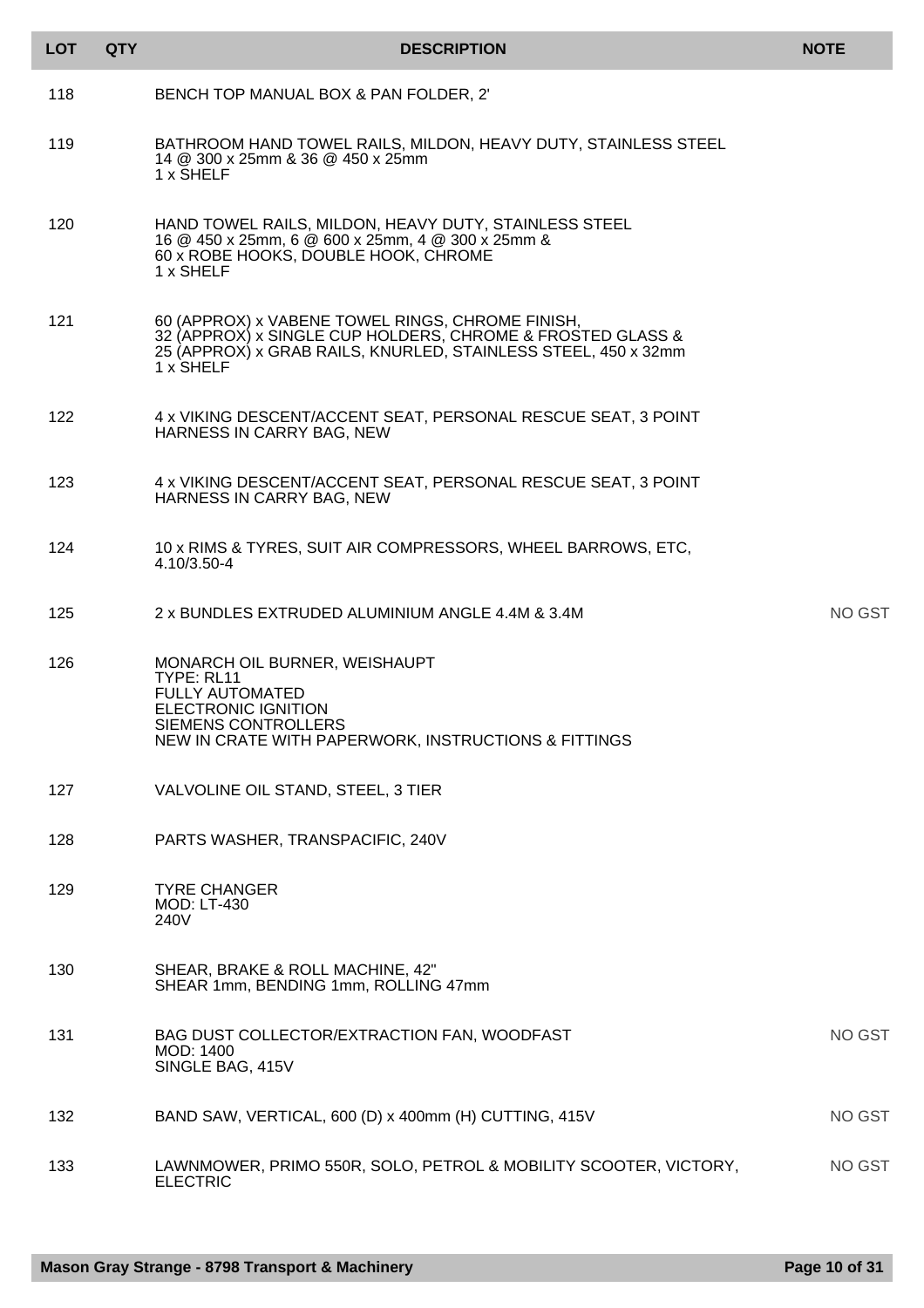| <b>LOT</b> | <b>QTY</b> | <b>DESCRIPTION</b>                                                                                                                                                             | <b>NOTE</b> |
|------------|------------|--------------------------------------------------------------------------------------------------------------------------------------------------------------------------------|-------------|
| 134        |            | <b>WHEEL BALANCER,</b><br><b>MOD: CB-530</b><br>240V                                                                                                                           |             |
| 135        |            | <b>WORKSHOP PRESS, KINCROME</b><br>20T, HYDRAULIC                                                                                                                              |             |
| 136        |            | MOBILE FLOOR CRANE, 1.45T CAPACITY                                                                                                                                             |             |
| 137        |            | ENGINE BAY SUPPORT BAR, KINCROME                                                                                                                                               |             |
| 138        |            | WORKSHOP BENCH, 240 x 60cm, 2 TIER WITH 6" OFFSET VICE                                                                                                                         |             |
| 139        |            | PANEL/BEAM SAW, SAC<br>TYPE: CS4<br>NO: 3/1979<br>SLIDING TABLE: 3000 x 390mm & SCRIBE BLADE<br>FIXED TABLE: 1200 x 700mm, TILTING ARBOR<br>270mm BLADE WITH ACCESSORIES, 415V | NO GST      |
| 140        |            | KILN, WARD<br>MODEL: HPT-7CI<br>THERMOSTAT CONTROLLED,<br>HINDGED TOP LID, 120 x 60cm<br>415V                                                                                  |             |
| 141        |            | DE PEDESTAL GRINDER, KINCROME, 240V                                                                                                                                            |             |
| 142        |            | MOBILE ENGINE STAND & OIL DRAIN STAND                                                                                                                                          |             |
| 143        |            | TELESCOPIC TRANSMISSION JACK, TRADE QUIP,<br>500kg                                                                                                                             |             |
| 144        |            | WORKSHOP TROLLEY/CART, BLUE POLY, 3 TIER                                                                                                                                       |             |
| 145        |            | POWER HACKSAW, HASTINGS<br>390mm CUT WIDTH<br>COOLANT FEED,<br><b>SKID MOUNTED</b><br>415V                                                                                     | NO GST      |
| 146        |            | TWIN WHEEL; PEDESTAL GRINDER, HEBCO<br><b>HEAVY DUTY</b><br>250mm WHEELS, 415V                                                                                                 | NO GST      |
| 147        |            | PEDESTAL DRILL PRESS, BAKER<br>MOD: BD-2R<br>16 SPEED, BELT DRIVE, 240V                                                                                                        | NO GST      |
| 148        |            | 2 x WELDING WORK BENCHES,<br>WITH COMBINATION STEEL GRATTING AND FIRE BRICK TOP,<br>EACH 90 x 60cm,                                                                            |             |
| 149        |            | ARC WELDER, TOOLEX, COPPERMATE, 205<br>240V                                                                                                                                    |             |

I l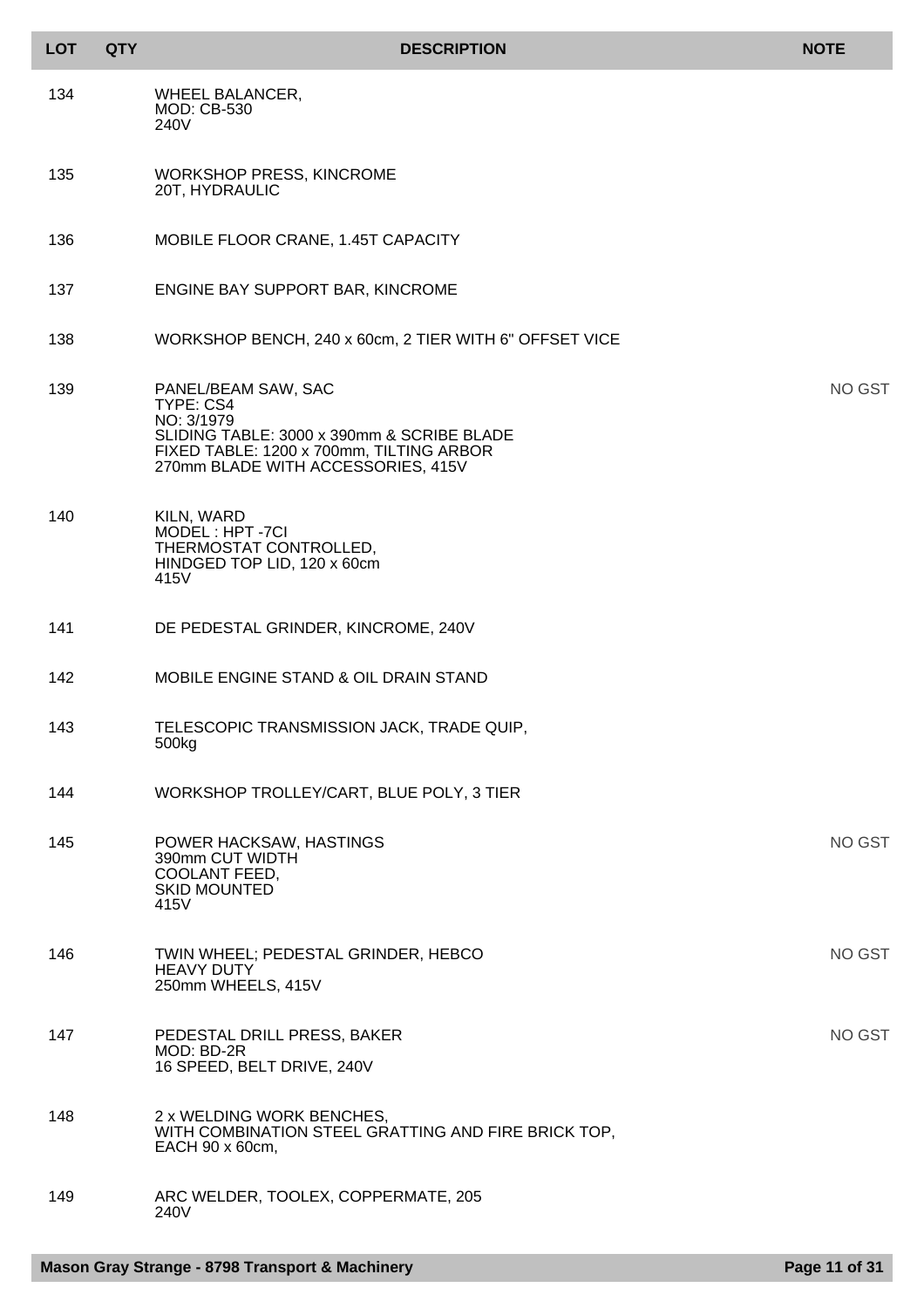| <b>LOT</b> | <b>QTY</b> | <b>DESCRIPTION</b>                                                                                                                                                             | <b>NOTE</b> |
|------------|------------|--------------------------------------------------------------------------------------------------------------------------------------------------------------------------------|-------------|
| 150        |            | ARC WELDER, WIA MINI ARC<br>240V<br>(15A)                                                                                                                                      |             |
| 151        |            | MIG WELDER, CIGWELD TRANSMIG 400 PROFESSIONAL SER, 415V                                                                                                                        | NO GST      |
| 152        |            | WIRE WHEEL/GRINDER, DISC SANDER, SUNBEAM<br>MOD: SG-BB<br>PEDESTAL MOUNTED,<br>370mm SANDING DISC<br>240V                                                                      | NO GST      |
| 153        |            | TWIN WHEEL PEDESTAL GRINDER, HEBCO<br><b>MOD: PE-470</b><br>415V                                                                                                               | NO GST      |
| 154        |            | WORKSHOP PRESS, HAWKE & CO<br>30T CAPACITY<br><b>MANUAL HYDRAULIC</b><br>INTERNAL WIDTH: 700mm<br><b>INTERNAL HEIGHT: 1000mm</b>                                               | NO GST      |
| 155        |            | MILLING MACHINE, HERLESS<br>MOD: K2V<br><b>MULTI AXIS HEAD</b><br>1250 x 230mm TABLE WITH POWER FEED<br>150mm ENGINEERS VICE<br><b>COLLANT FEED</b><br>S/NO: K2V920990<br>415V | NO GST      |
| 156        |            | <b>SURFACE GRINDER,</b><br><b>MAGNETIC CHUCK</b><br>350 x 150mm<br>GRINDING WHEEL 180mm, 240V                                                                                  | NO GST      |
| 157        |            | VERTICAL BANDSAW, STEELFAST,<br><b>TILTING TABLE</b><br>BLADE LENGTH: 2525mm<br>THROAT: 360mm<br>MAX CUT HEIGHT: 180mm<br>FITTED WITH IDEAL BLADE WELDER, 415V                 | NO GST      |
| 158        |            | PEDESTAL DRILL PRESS<br><b>BELT DRIVEN</b><br>MT SPINDLE WITH 16mmm CHUCK<br>415V                                                                                              | NO GST      |
| 159        |            | PANTOGRAPH, KG COPY MILL, FRANZ KUHLMAN WILHELMASHAVEN<br>NR: GMIIA/1<br>450 x 350mm MACHINE TABLE & 400 x 400mm COPY TABLE<br>415V                                            | NO GST      |
| 160        |            | DRILL PRESS, WOLF<br>1" HEAVY DUTY<br>TYPE: NW8D<br>ON HEAVY DUTY STEEL STAND<br>240V                                                                                          | NO GST      |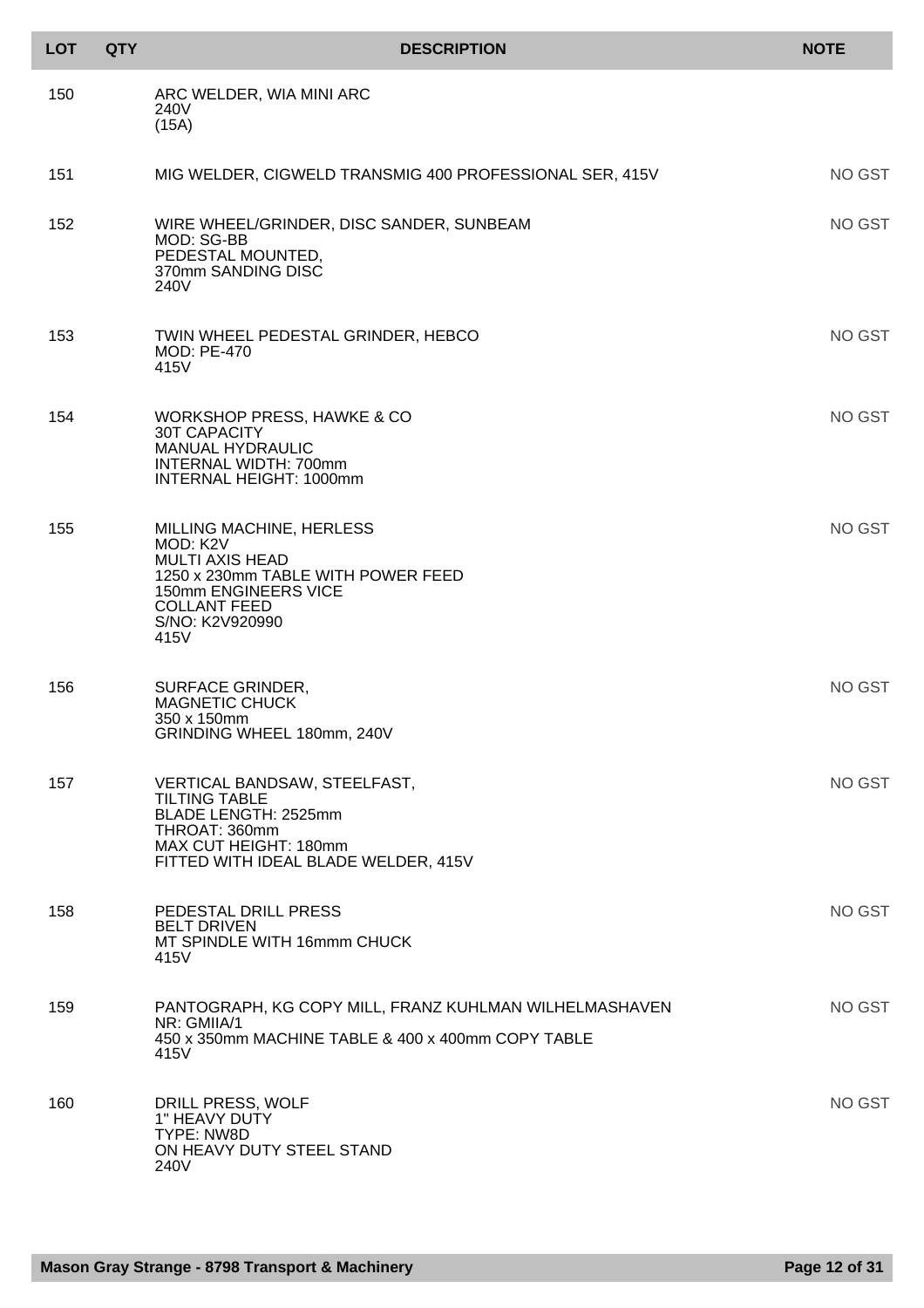| <b>LOT</b> | <b>QTY</b> | <b>DESCRIPTION</b>                                                                                                                                  | <b>NOTE</b> |
|------------|------------|-----------------------------------------------------------------------------------------------------------------------------------------------------|-------------|
| 161        |            | POLISHING MACHINE, FABRICATED<br><b>SUIT GOBLET POLISHING</b><br>415V MOTOR<br>MOUNTED TO SLIDING SHAFTS WITH                                       | NO GST      |
|            |            | AIR RAM CONTROLLED TRAVEL ON HEAVY DUTY STEEL STAND                                                                                                 |             |
| 162        |            | PRECISION AUTO FILE MACHINE<br>300mm DIAMETER MOUNTING TABLE WITH<br>MULTI VARIABLE AXIS ADJUSTMENT, 415V                                           | NO GST      |
| 163        |            | INDUSTRIAL SEWING MACHINE, SINGER<br>MOD: 211G76602<br>TABLE MOUNTED, 415V                                                                          | NO GST      |
| 164        |            | SHEET METAL GUILLOTINE,<br>1870mm CUT WIDTH<br>FOOT OPERATED, 415V                                                                                  | NO GST      |
| 165        |            | BANDSAW BLADE WELDER/JOINER, T.J<br>CUTS, WELDS, ANNEALS & GRINDS,<br>240V ON STEEL STAND                                                           | NO GST      |
| 166        |            | PAINT CAN SHAKER, 240V & PLASTIC BAG SEALER, HELIX, 380mm, 240V, FOOT<br>OP.                                                                        | NO GST      |
| 167        |            | SHEET METAL ROLLER, 950mm (W), MANUAL                                                                                                               | NO GST      |
| 168        |            | METALWORKING JENNY, JOHN HEINE<br><b>MOD: 42C</b><br>450mm DIAM CAP<br>MOUNTED TO HEAVY DUTY STEEL WORK STAND                                       | NO GST      |
| 169        |            | MAGNETIC BASE DRILL, BUX<br>ELECTRO MAGNETIC BASE, 240V<br>WITH AEG, BROACH DRILL<br>MOD: BV32<br>240V                                              | NO GST      |
| 170        |            | METALWORKING SHEARS, MCPHERSONS<br>300mm CUT<br><b>MANUAL</b><br>MOUNTED TO HEAVY DUTY WORK BENCH<br>20mm STEEL PLATE TOP<br>620 x 980 x 720mm (H)  | NO GST      |
| 171        |            | SURFACE GRINDER, BIRRANA<br><b>VERTICAL SPINDLE, SWING HEAD</b><br>WITH GUANG DAR MAGNETIC CHUCK<br>150 x 125mm, 415V                               | NO GST      |
| 172        |            | DRILL & MILLING MACHINE, MORGON<br>MOD: MD30A<br>DRILL CAP: 30mm<br>END MILL CAP: 19mm<br>SPINDLE STROKE: 140mm<br>TABLE SIZE: 240 x 600mm,<br>240V | NO GST      |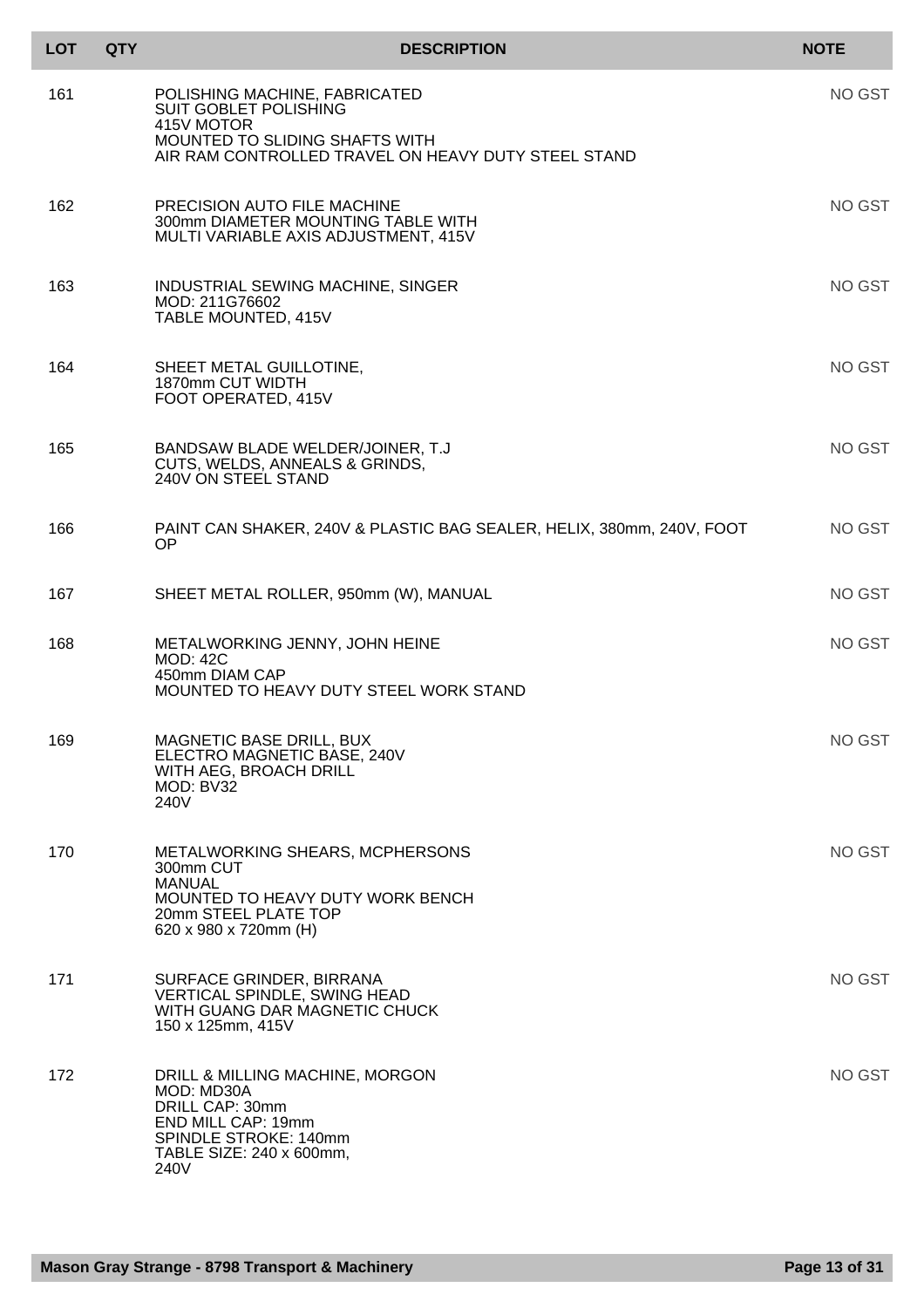| <b>LOT</b> | <b>QTY</b> | <b>DESCRIPTION</b>                                                                                                                                                                                                    | <b>NOTE</b> |
|------------|------------|-----------------------------------------------------------------------------------------------------------------------------------------------------------------------------------------------------------------------|-------------|
| 173        |            | LATHE, WARD & CO LTD MAKERS<br>FITTED WITH 6 SLOT ROTARY TURRET HEAD<br>400mm BED LENGTH<br>20mm BAR FEED<br>415V                                                                                                     | NO GST      |
| 174        |            | SPOT WELDER, BRITISH FEDERAL<br>MOD: 8655<br>7.5KVA, 18AMP, 415V, FOOT OP                                                                                                                                             | NO GST      |
| 175        |            | SPOT WELDER, EMF ELEC COMPANY<br><b>MOD: RI48</b><br>8.5KVA, 150AMP, 415V, FOOT OP                                                                                                                                    | NO GST      |
| 176        |            | AIR COMPRESSOR, FEIBAO<br>TRI CYLINDER, 6.5KW, 415V, MOBILE                                                                                                                                                           | NO GST      |
| 177        |            | BEAM SAW/PLANER/MOULDER, THORNLEY<br>1600mm TABLE LENGTH<br>250mm SAW BLADE, 415V                                                                                                                                     | NO GST      |
| 178        |            | LATHE, HERLESS<br>TYPE: SSB-16BUKG<br>DOM: 1985<br>BED LENGTH: 1200mm<br>GAP: 200mm<br><b>BAR FEED: 40mm</b><br>WITH 3 & 4 JAW CHUCKS<br>STEADY & TOOL POST HOLDER, 240V                                              | NO GST      |
| 179        |            | THREADING MACHINE, KENDALL & GENT<br>4 CUTTER TOOL HEAD, CLAMPING VICE CHUCK<br>WITH CUTTERS, 415V                                                                                                                    |             |
| 180        |            | ROLL FORMING MACHINE, ROUNDO<br>TYPE: R-B-S<br>CAPACITY 100cm3<br>DOM: 1992<br><b>SERIAL: 925271</b><br>415V WITH LARGE QTY OF ASSORTED TOOLING<br>SUIT PIPE SIZES 170, 140, 120, 100, 90, 80, 60, 50 & 40mm CAPACITY |             |
| 181        |            | SHAPER, KLOPP-WERKE<br>500mm STROKE (APPROX)<br>FITTED WITH CLACKER TOOL HOLDER &<br>150mm WORK VICE, 415V                                                                                                            | NO GST      |
| 182        |            | SHAPER, SELSON ENG CO<br>13" (330mm) STROKE<br>FITTED WITH CLACKER TOOL HOLDER &<br>240mm WORK VICE, 415V                                                                                                             | NO GST      |
| 183        |            | WET STONE GRINDING WHEEL,<br>250mm DIA x 80mm THICK<br>ON WORK STAND, 415V                                                                                                                                            | NO GST      |
| 184        |            | PIPE THREADING MACHINE, HU WANG<br><b>MOD: SQ-50B</b><br>CAP: 15-50mm<br>WITH DIES, 240V                                                                                                                              | NO GST      |

I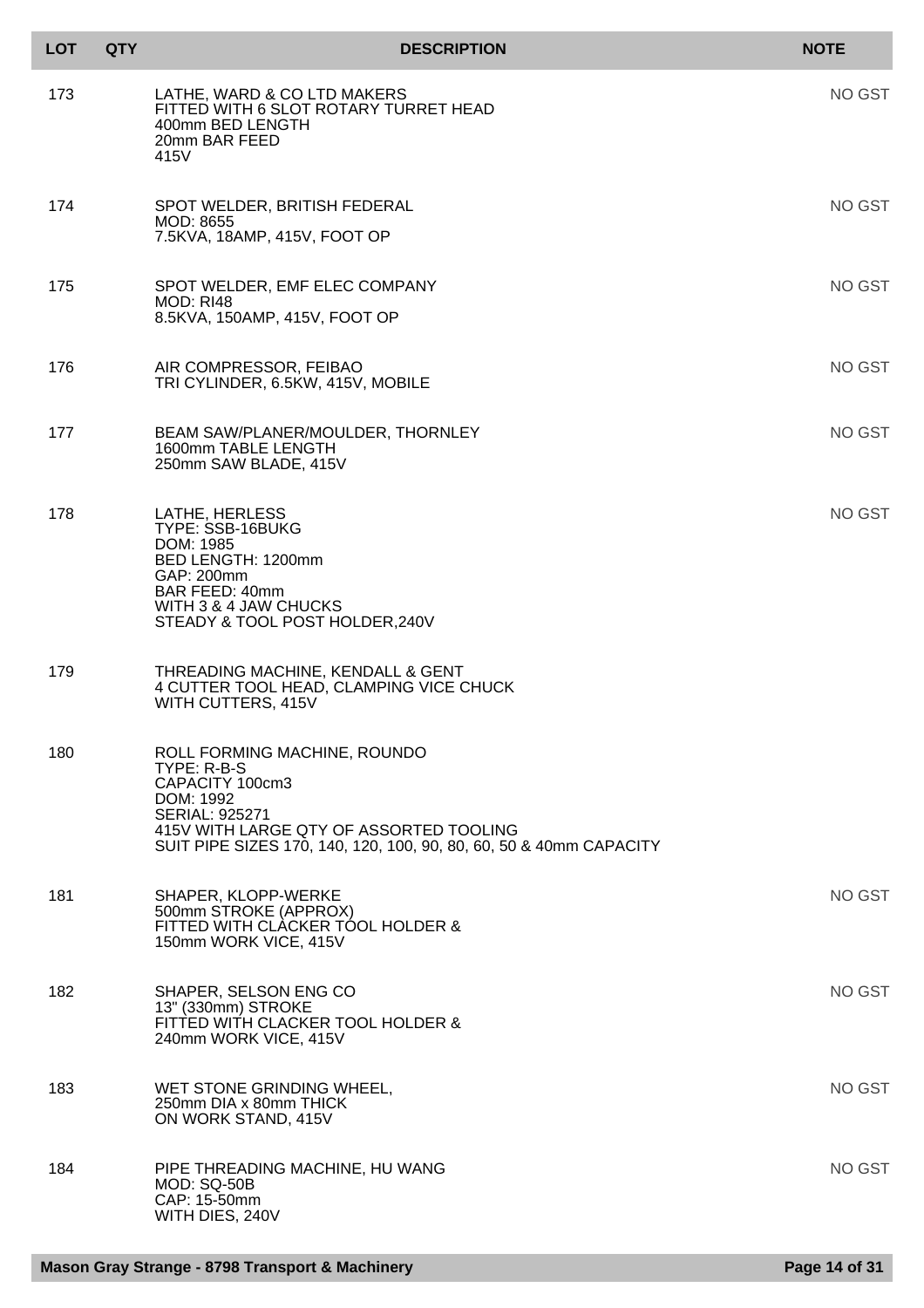| <b>LOT</b> | <b>QTY</b> | <b>DESCRIPTION</b>                                                                                                                                                                              | <b>NOTE</b> |
|------------|------------|-------------------------------------------------------------------------------------------------------------------------------------------------------------------------------------------------|-------------|
| 185        |            | DISC SANDER, 280mm<br><b>ADJUSTABLE ANGLE</b><br>240V ON STAND                                                                                                                                  | NO GST      |
| 186        |            | SLIDING GRINDER, MANUAL SLIDE<br>1200mm TRAVEL<br>250mm DIA x 35mm WHEEL<br>ON HEAVY DUTY STEEL STAND, 415V                                                                                     | NO GST      |
| 187        |            | TIMBER PLANER, BEHRENS LTD<br><b>MOD: HOMESHOP UNIVERSAL</b><br>CAP: 150mm (W) x 150mm (H)<br>240V                                                                                              | NO GST      |
| 188        |            | MIG WELDER, LIQUID AIR AUST SAFMIG 180BL<br>180AMP WITH LEADS, WELDING HAND PIECE, REG, ETC<br>415V                                                                                             | NO GST      |
| 189        |            | WOOD PLANER,<br><b>MOD: M1B-250TH</b><br><b>AUTO PLANER</b><br>254mm (W) x 130mm (H)<br>ON STEEL WORK STAND, 240V                                                                               | NO GST      |
| 190        |            | PNEUMATIC PRESS, TERRY<br><b>MOD: AP95T500</b><br>DOM: 2/88<br>100 STROKE (APPROX) GUARDED<br><b>MOUNTED ON STEEL STAND</b>                                                                     | NO GST      |
| 191        |            | BENCH DRILL PRESS, HERBERT<br><b>TYPE: WKT35/22</b><br>M/T SPINDLE FITTED WITH 13mm CHUCK<br>MOUNTED TO HEAVY DUTY WORK STAND, 415V                                                             | NO GST      |
| 192        |            | PEDESTAL DRILL PRESS, ROYOC<br>MOD: GDM250F<br>9 SPEED, No3 M/T SPINDLE, 415V                                                                                                                   | NO GST      |
| 193        |            | MILLING & DRILLING MACHINE, MORGON<br>MOD: MD30A<br>DRILL CAP: 30mm<br>END MILL CAP: 76mm<br>SPINDLE STROKE: 140mm<br>DOM: 1990<br>TABLE SIZE: 600 x 240mm, 240V<br>MOUNTED ON STEEL WORK STAND | NO GST      |
| 194        |            | SLOTTING TOOL, AUSTOLITE<br>250mm STROKE (APPROX)<br>600 x 500mm BOLT PLATE WITH<br>120mm ENGINEERS VICE, 415V                                                                                  | NO GST      |
| 195        |            | PRECISION GRINDER, POWER<br>TWIN WHEEL, 150mm DIAMETER<br>ADJUSTABLE ANGLED TABLES, 415V                                                                                                        | NO GST      |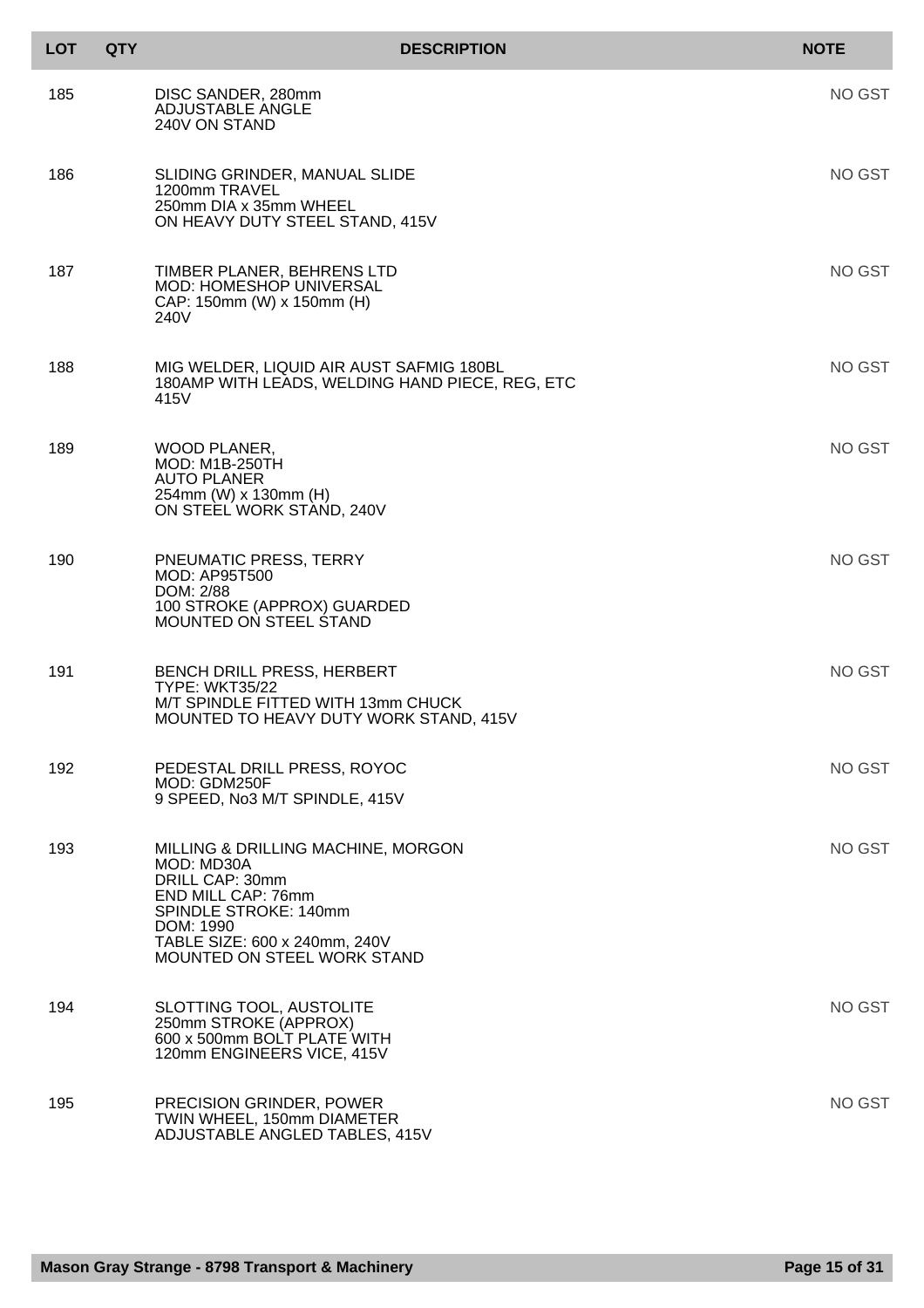| <b>LOT</b> | <b>QTY</b> | <b>DESCRIPTION</b>                                                                                                                                                 | <b>NOTE</b> |
|------------|------------|--------------------------------------------------------------------------------------------------------------------------------------------------------------------|-------------|
| 196        |            | LATHE, DEAN SMITH & GRACE, 1908<br>4 JAW CHUCK,<br>GAP BED: 1000mm<br>SWING: 300mm<br>FEED THROUGH: 65mm<br>WITH STEADY & TOOL HOLDER, 415V                        | NO GST      |
| 197        |            | METAL FOLDER, JOHN HEINE<br><b>NO: 72H</b><br>1840mm BED WIDTH<br>MONTED TO MOBILE TROLLEY                                                                         | NO GST      |
| 198        |            | TRAY BODY, SUIT TOYOTA LANDCRUISER<br>STEEL BODY WITH WHITE HINGED SIDES & BACK<br><b>GALV CHECKER PLATE FLOOR</b><br>1900 (L) x 1840mm (W), AS NEW                |             |
| 199        |            | TRAY BODY, SUIT TOYOTA LANDCRUISER<br>STEEL BODY WITH WHITE HINGED SIDES & BACK<br>GALV CHECKER PLATE FLOOR & RUBBER MATS, NO TAIL LIGHTS<br>1900 (L) x 1840mm (W) |             |
| 200        |            | TRAY BODY, SUIT TOYOTA LANDCRUISER<br>ALUMINIUM<br>1900 (L) x 1840mm (W)<br>AS NEW                                                                                 |             |
| 201        |            | TRAY TOP BODY, SUIT TOYOTA HILUX<br>ALLOY WITH BLACK FINISH<br>LHS FRONT DAMAGE<br>1800 (L) x 1910mm (W)                                                           |             |
| 202        |            | ROOF CARRIER CARGO RACK, SUIT TOYOTA LANDCRUISER<br>RHINO RACK, ALLOY WITH MOUNTING BRACKET & ROLL OUT CANOPY<br>SIZE 2120 x 1340mm                                | NO GST      |
| 203        |            | 7 x ALLOY FENCE PANELS, BLACK & POSTS<br>2400 x 900mm WITH BRACKETS                                                                                                | NO GST      |
| 204        |            | ALLOY BULL BAR WITH SPOT LIGHTS, SUIT FORD BRONCO                                                                                                                  | NO GST      |
| 205        |            | PALLET ASSORTED CAR PARTS, INCL<br>2 x 351 CLEVLAND HEADS, MANIFOLDS, TRANS, ETC.                                                                                  | NO GST      |
| 206        |            | CLEAR FLOOR HOIST. SUMMIT ST4000<br>4T CAPACITY, 415V                                                                                                              |             |
| 207        |            | 2 POST HOIST, REVOLUTION RTPGE000BBL<br>4T CAPACITY, 415V                                                                                                          |             |
| 208        |            | OIL STORAGE/DISPENSING BENCH, 295 x 65cm COMPRISING<br>2 x OIL COMPARTMENTS, 2 x REWIND OIL HOSE REELS,<br>6" VICE, 4 x DOORS, STAINLESS STEEL CASED               |             |

I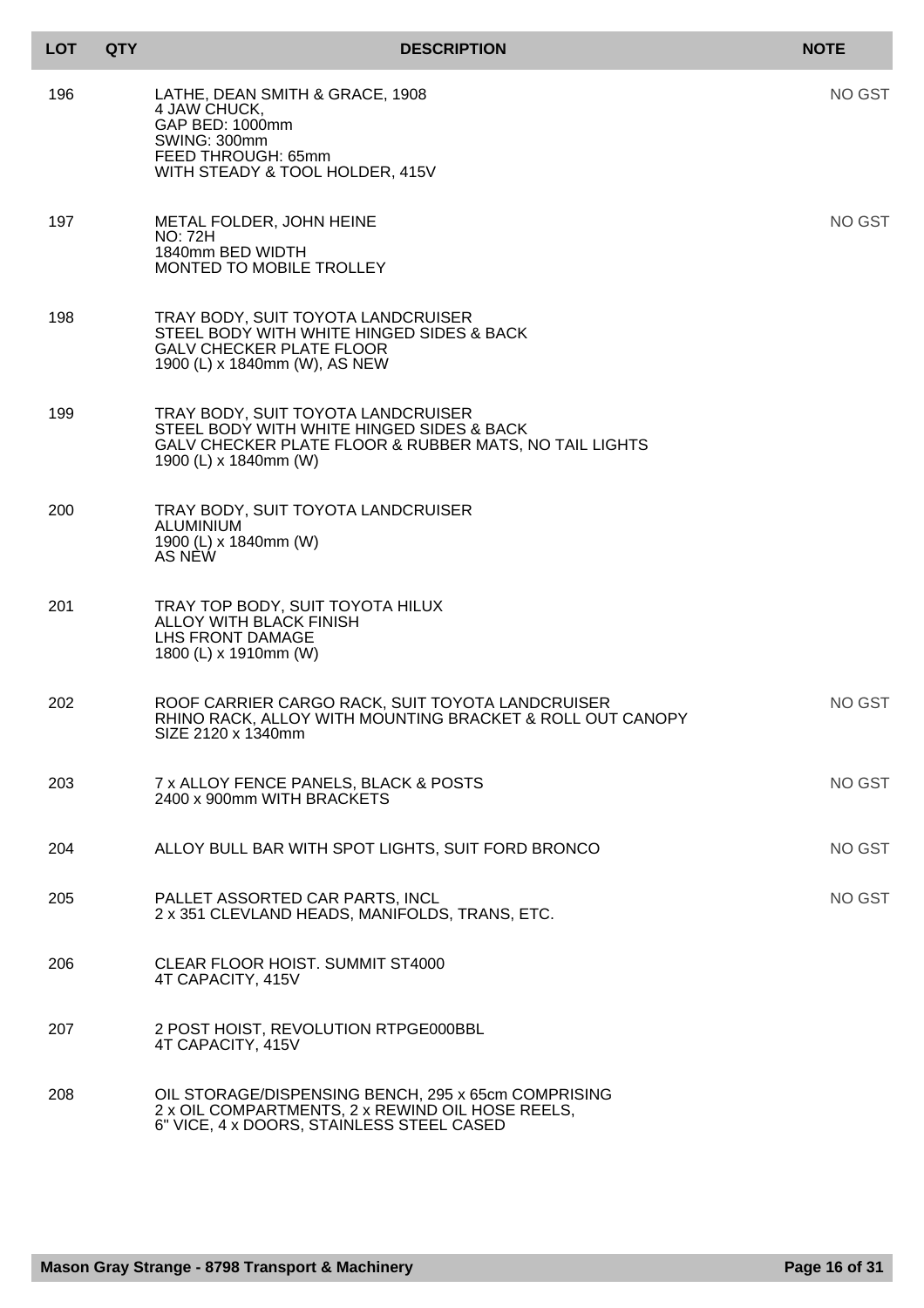| LOT | QTY |
|-----|-----|
|-----|-----|

- 209 MIG WELDER, ESAB MIG 4001I WITH YARD FEED 2000 WITH TROLLEY, LEADS, HOSES, 415V
- 210 MIG WELDER, ESAB MIG 4001I WITH YARD FEED 2000 WITH TROLLEY, LEADS, HOSES, 415V
- 211 MIG WELDER, ESAB MIG 4001I WITH YARD FEED 2000 WITH TROLLEY, LEADS, HOSES, 415V
- 212 MIG WELDER, ESAB MIG 4001I WITH YARD FEED 2000 WITH TROLLEY, LEADS, HOSES, 415V
- 213 MIG WELDER, ESAB MIG 4001I WITH YARD FEED 2000 WITH TROLLEY, LEADS, HOSES, 415V (NOTE: TAGGED OUT - ERROR CODES)
- 214 MIG WELDER, ESAB MIG 4001I WITH YARD FEED 2000 WITH TROLLEY, LEADS, HOSES, 415V
- 215 MIG WELDER, ESAB MIG 4001I WITH YARD FEED 2000 WITH TROLLEY, LEADS, HOSES, 415V (NOTE: TAGGED OUT - FAULTY)
- 216 MIG WELDER, ESAB MIG 4001I WITH YARD FEED 2000 WITH TROLLEY, LEADS, HOSES, 415V
- 217 8 x ESAB MIG WIRE FEED UNITS YARD FEED 2000 (ALL FAULTS) 1 x PALLET
- 218 10 x ESAB MIG WIRE FEED UNITS YARD FEED 2000 (ALL FAULTS) 1 x PALLET
- 219 PALLET ASSORTED EXTENSION LEADS, 240V & 250V
- 220 PAIR MATCHING LONG REACH HYDRAULIC RAMS, 48" STROKE x 2" BORE MAXI LIFT, 09.2.502 BOOM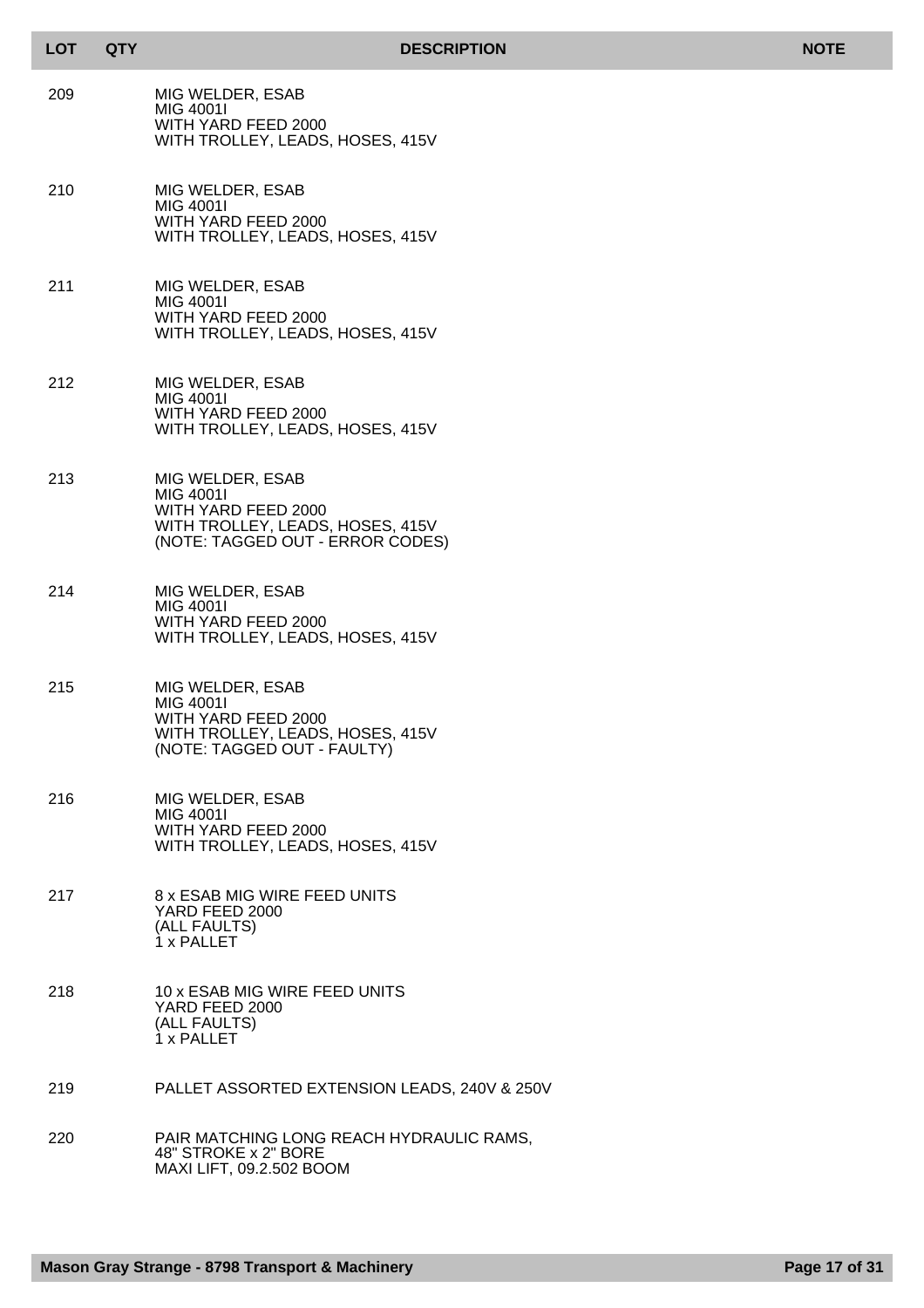| <b>LOT</b> | <b>QTY</b> | <b>DESCRIPTION</b>                                                                                                                                                           | <b>NOTE</b> |
|------------|------------|------------------------------------------------------------------------------------------------------------------------------------------------------------------------------|-------------|
| 221        |            | PAIR MATCHING LONG REACH HYDRAULIC RAMS,<br>48" STROKE x 2" BORE<br>MAXI LIFT, 09.2.502 BOOM                                                                                 |             |
| 222        |            | WORK SHOP CRANE/HOIST, MOBILE<br>1,250kg CAPACITY<br>MANUAL HYDRAULOIC PUMP, TELESCOPIC BOOM                                                                                 | NO GST      |
| 223        |            | AIR FILTERS, FAN BELT, LAMPS, ETC<br>1 x PALLET                                                                                                                              |             |
| 224        |            | PORTABLE HYDRAULIC PUNCH NITTO, SELFER ACE WITH PUMP<br>MOD: HPD-05<br>240V                                                                                                  |             |
| 225        |            | PORTABLE HYDRAULIC PUNCH NITTO, SELFER ACE WITH PUMP<br>MOD: HPD-05<br>240V                                                                                                  |             |
| 226        |            | PORTABLE HYDRAULIC PUNCH NITTO & PUMP<br>MODEL: SC-05<br>240V                                                                                                                |             |
| 227        |            | 2 x PUMP IMPELLER & DRIVE HOUSINGS, MUNSCH<br>TYPE: HP80-50-315A2, REA-F<br>1450 L/MIN, 15m3/H<br>SUIT CHEMICAL/CORROSIVE FLUID PUMPING                                      |             |
| 228        |            | NUTS, BOLTS, ASHERS, ETC, 1 x PALLET                                                                                                                                         |             |
| 229        |            | PORCELAIN TILES,<br>600 x 600 x 10mm<br>GLOSS CREAM WITH WHITE & LIGHT GREY FEATURES<br>POLISHED FINISH<br><b>COLOUR CODE: 02</b><br>31 x BOXES, (4 UNITS/BOX)<br>1 x PALLET |             |
| 230        |            | PORCELAIN TILES,<br>600 x 600 x 10mm<br><b>GREY GLOSS</b><br>POLISHED FINISH<br>SHADE CODE: 23<br>40 x BOXES, (4 UNITS/BOX)<br>1 x CRATE                                     |             |
| 231        |            | PORCELAIN TILES,<br>600 x 600 x 10mm<br><b>GREY GLOSS</b><br>POLISHED FINISH<br>SHADE CODE: 23<br>40 x BOXES, (4 UNITS/BOX)<br>1 x CRATE                                     |             |

I ı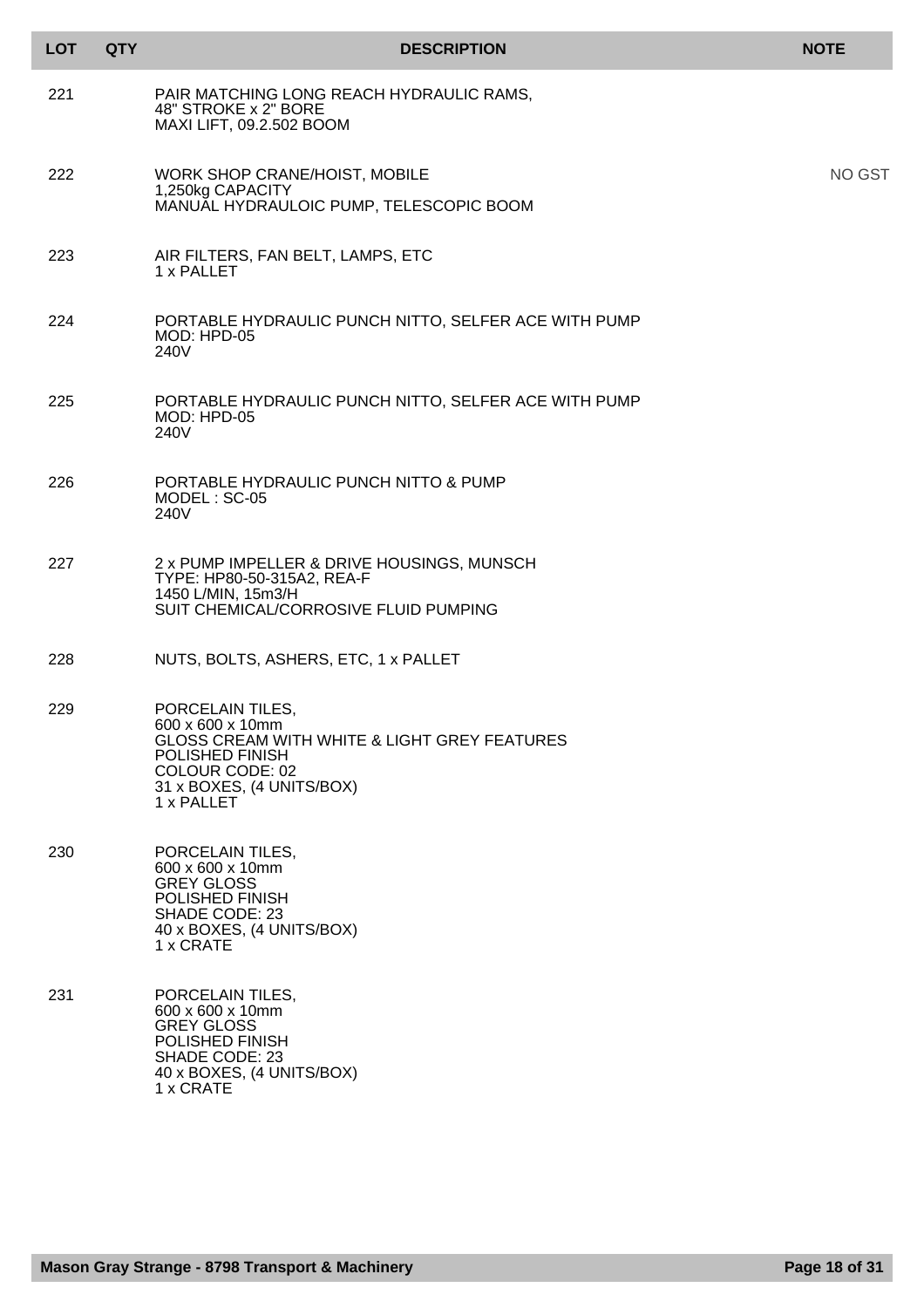| <b>LOT</b> | <b>QTY</b> | <b>DESCRIPTION</b>                                                                                                                        | <b>NOTE</b>   |
|------------|------------|-------------------------------------------------------------------------------------------------------------------------------------------|---------------|
| 232        |            | PORCELAIN TILES,<br>600 x 600 x 10mm<br><b>GREY GLOSS</b><br>POLISHED FINISH<br>SHADE CODE: 23<br>40 x BOXES, (4 UNITS/BOX)<br>1 x CRATE  |               |
| 233        |            | 2 x ASSORTED STEEL STORAGE CABINETS                                                                                                       |               |
| 234        |            | TRUCK TOOL BOX, DELTA, 1500mm                                                                                                             |               |
| 235        |            | 3 x LIFTING CHAINS, 10T                                                                                                                   |               |
| 236        |            | LIFTING CHAIN TWIN LEG WITH SHORTNERS, D-SHACKLES, ETC                                                                                    |               |
| 237        |            | 3 x MACHINE SKATES, 600mm EXTRA H DUTY                                                                                                    |               |
| 238        |            | LIFTING CHAIN, 16mm, SINGLE LEG WITH RINGS, 2m & QUANTITY ASSORTED<br>SLINGS, 1 x PALLET                                                  | <b>NO GST</b> |
| 239        |            | "OVERHEAD LOAD AHEAD" ROOF MOUNT SIGN                                                                                                     |               |
| 240        |            | TRUCK TARP, 24' WITH 2 x SIDE CURTAINS                                                                                                    | <b>NO GST</b> |
| 241        |            | 32 x LIFE JACKETS, SURVITEC GROUPE<br>MOD: CREWSAVER PREMIER COMPACT<br>P/N: 0Y36/2017<br>SIZE: ADULT 43+kg<br>AS NEW (1 x CARTON)        |               |
| 242        |            | 32 x LIFE JACKETS, SURVITEC GROUPE<br><b>MOD: CREWSAVER PREMIER COMPACT</b><br>P/N: 0Y36/2017<br>SIZE: ADULT 43+kg<br>AS NEW (1 x CARTON) |               |
| 243        |            | TRANSPORT CHAIN & CHAIN DOGS WITH STILLAGE                                                                                                |               |
| 244        |            | <b>TRANSPORT CHAIN &amp; CHAIN DOGS WITH STILLAGE</b>                                                                                     |               |
| 245        |            | 2 x ALLOY CHECKER PLATE TRUCK TOOL BOXES, EACH 1450mm                                                                                     |               |
| 246        |            | <b>VIDMAR HARDWARE CABINET</b><br><b>MISSING DRAWERS</b><br>700 x 750 x 850mm (H)                                                         |               |
| 247        |            | STRATCO GOOD NEIGHBOUR FENCE PANEL & GATE KITS, INC. POSTS, RAILS,<br>CAPS, ETC, 2300mm<br>(1 X PALLET)                                   |               |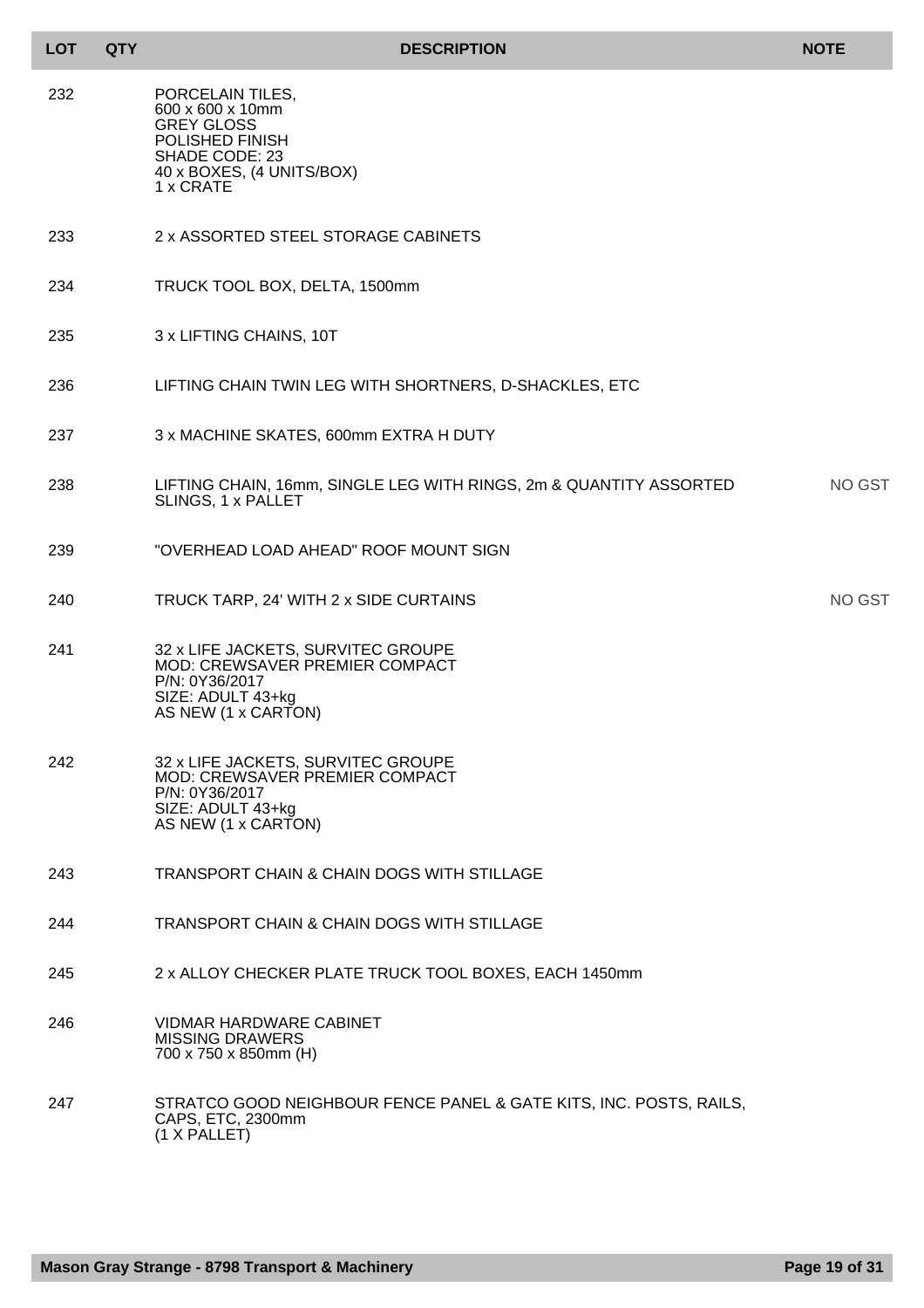| <b>LOT</b> | <b>QTY</b> | <b>DESCRIPTION</b>                                                                                                                                                                                   | <b>NOTE</b>   |
|------------|------------|------------------------------------------------------------------------------------------------------------------------------------------------------------------------------------------------------|---------------|
| 248        |            | HUGE QUANTITY ASSORTED HINGES INC BRASS WITH COPPER FINISH, GALV,<br>ETC,<br>SIZES INC 70 x 50 x 1.6mm, 90 x 53 x 1.8mm, 75 x 46 x 1.6mm, ETC<br>1 x PALLET                                          |               |
| 249        |            | 40 (APPROX) x HAND TOWEL RINGS, CHROME FINISH, 1 x BOX,<br>30 (APPROX) x BATHROOM VABENE SINGLE FROSTED GLASS SHELF UNITS.<br><b>CHROME FINISH</b><br>74 x 25 x 34cm<br>3 x BOXES                    |               |
| 250        |            | HUGE QUANTITY ASSORTED HINGES, BUTT, SPRING, GATE, DOOR, CABINET,<br>BRASS, GALV, STEEL & CHROME<br>1 x PALLET                                                                                       |               |
| 251        |            | 20 x 3M EPOXY PRIMER GP120 (PART A), 0.5L CANS                                                                                                                                                       |               |
| 252        |            | 20 x 3M EPOXY PRIMER GP120 (PART A), 0.5L CANS                                                                                                                                                       |               |
| 253        |            | 20 x 3M EPOXY PRIMER GP120 (PART A), 0.5L CANS                                                                                                                                                       |               |
| 254        |            | 4 x 3M EPOXY PRIMER GP120 (PART A), 0.5L CANS,<br>3 x 3M EPOXY PRIMER, 2.5 L CANS &<br>3 x 3M EPOXY PRIMER GP120 (PART B), 2.5L ACTIVATOR CANS                                                       |               |
| 255        |            | ASSORTED HINGES, LATCHES, HEAVY DUTY CASTOR WHEEL<br>BRACKETS/MOUNTS,<br>12,000 (APPROX) x ZINC SCREWS,<br>SIZE: 4 x 30mm,<br>O-RINGS,<br>PLASTIC WALL PLUGS, 7200 (APPROX) x 7 x 25mm<br>1 x PALLET | <b>NO GST</b> |
| 256        |            | 18,000 (APPROX) x ZINC SCREWS,<br>$SIZE: 4 \times 30$ mm,<br>TROLLEY WHEEL BRACKETS, BOLTS, RIVETS,<br>MAGNETIC CABINET LATCHES, 12V SPOT LIGHTS &<br><b>CLEAR PLASTIC WRAP</b><br>1 x PALLET        | NO GST        |
| 257        |            | 12V SPOT LIGHTS, SPEED HUMP ENDS, ROOFING TEK SCREWS, NUTS, BOLTS,<br>CABINET LATCHES, HOSE NOZZLES, ETC<br>1 x PALLET                                                                               | <b>NO GST</b> |
| 258        |            | HONDA PETROL ENGINE, ALL FAULTS,<br>ELEC MOTOR, 5.5kw, 415V,<br>GIRDER TROLLEY, MACHINE PRECISION STAND &<br>ADJUSTABLE THREADED SHAFT ATTACHMENT<br>1 x PALLET                                      | NO GST        |
| 259        |            | AIR DRYER UNIT, INGERSOLL RAND<br>MOD: DES-14<br>240V & 1 x ROLL CLING WRAP<br>1 x PALLET                                                                                                            | NO GST        |
| 260        |            | 6 x PLYWOOD SHEETS, BLACK<br>15 x 1200 x 2400mm<br>1 x PACK                                                                                                                                          |               |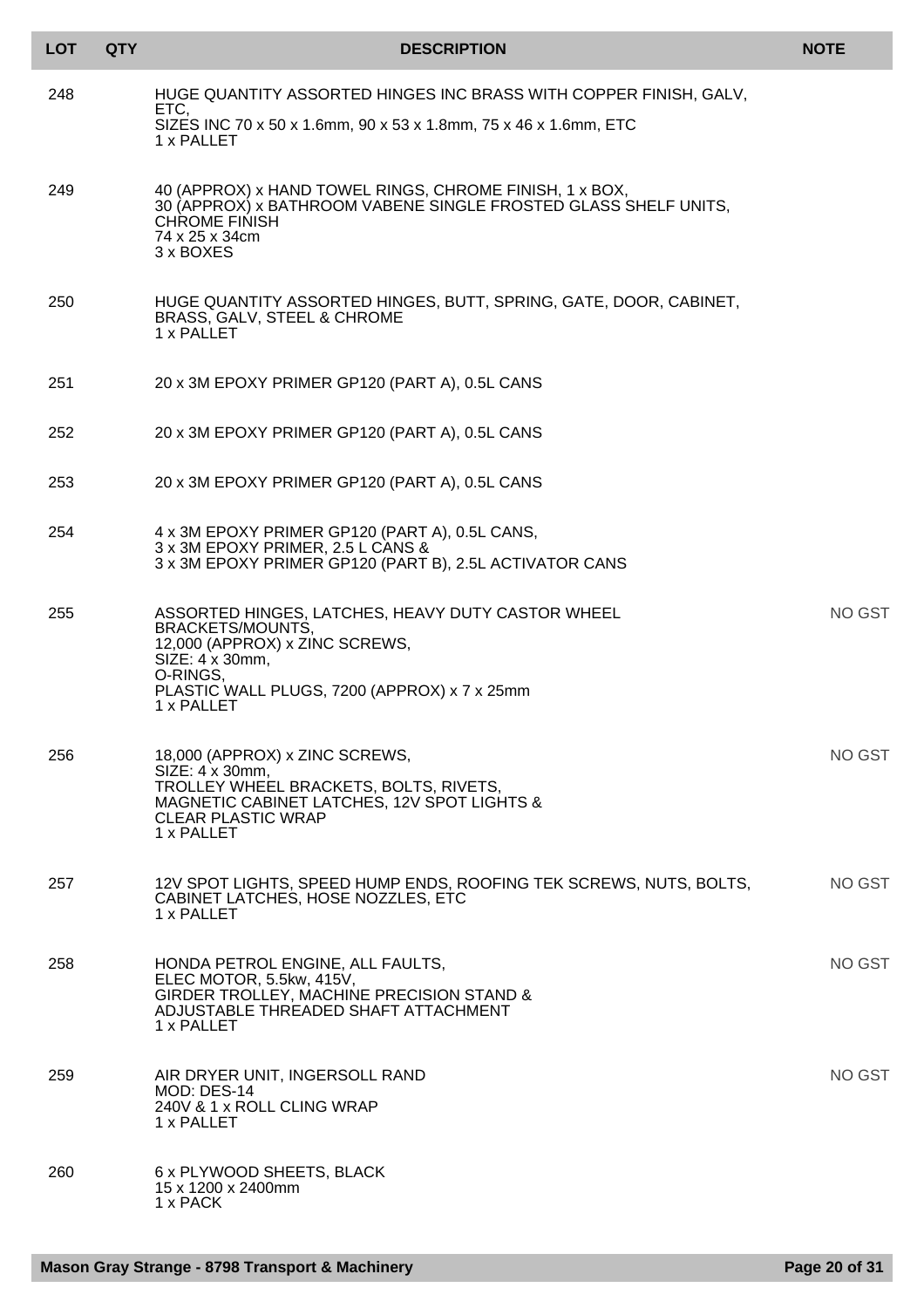| <b>LOT</b> | <b>QTY</b> | <b>DESCRIPTION</b>                                                                                                                                                              | <b>NOTE</b> |
|------------|------------|---------------------------------------------------------------------------------------------------------------------------------------------------------------------------------|-------------|
| 261        |            | MDF SHEETS, WHITE LAMINATE 10 x SHEETS,<br>10 x 2700 x 1200mm, 1 x PACK                                                                                                         |             |
| 262        |            | 32 (APPROX) x MDF SHEETS, ASSORTED COLOUR LAMINATES<br>10-18mm THICK<br>3000 x 1200mm<br>1 x PACK                                                                               |             |
| 263        |            | 40 (APPROX) x MDF SHEETS, ASSORTED COLOUR LAMINATE<br>10-15mm THICK<br>1200 x 240mm<br>1 x PACK                                                                                 |             |
| 264        |            | 2 x WORK BENCHES, 180 x 120cm, TIMBER TOP, STEEL FRAME                                                                                                                          |             |
| 265        |            | 2 x WORK BENCHES, 180 x 120cm, TIMBER TOP, STEEL FRAME                                                                                                                          |             |
| 266        |            | METAL WORKING GUILLOTINE, EPIC<br><b>HYDRAULIC POWERED</b><br>CAP: 3mm THICK<br>LENGTH CAP: 2500mm<br>S/NO: 160332001<br>FOOT OP CONTROL<br><b>OVERHEAD LIGHT MOUNT</b><br>415V | NO GST      |
| 267        |            | PLASTIC INJECTION MOULDER HOPPER DRYER, YANG BANG<br>200kg CAP<br>HOPPER MOUNTED TO HEAVY DUTY STAND WITH<br>FORK POCKETS, 3HP, FAN HEATER WITH TEMP/TIME CONTROL<br>415V       | NO GST      |
| 268        |            | PLASTIC INJECTION MOULDER HOPPER DRYER, YANG BANG<br>50kg CAP<br>HOPPER MOUNTED TO MOBILE STAND WITH<br>3HP, 3" FAN DRYER TEMP CONTROLLED, 415V                                 | NO GST      |
| 269        |            | INDUSTRIAL COOLING SYSTEM, PAN ASIA<br>MOD: PA404W<br>REFRIGERATED WATER COOLING<br>SUIT INJECTION MOULDING, 415V                                                               | NO GST      |
| 270        |            | INJECTION DIE TEMPERATURE CONTROL/VAC UNIT, TOOL TEMP<br><b>MOD: TT-157E</b><br>415V                                                                                            | NO GST      |
| 271        |            | LARGE HYDRAULIC RAM<br><b>SUIT LIEBHERR CRANE</b><br>ID No: 512307508<br>SIZE 2070 x 100mm                                                                                      |             |
| 272        |            | STEERING ARM, SUIT CRANE<br><b>WITH BALL JOINTS</b><br>SIZE 2900 x 50mm                                                                                                         |             |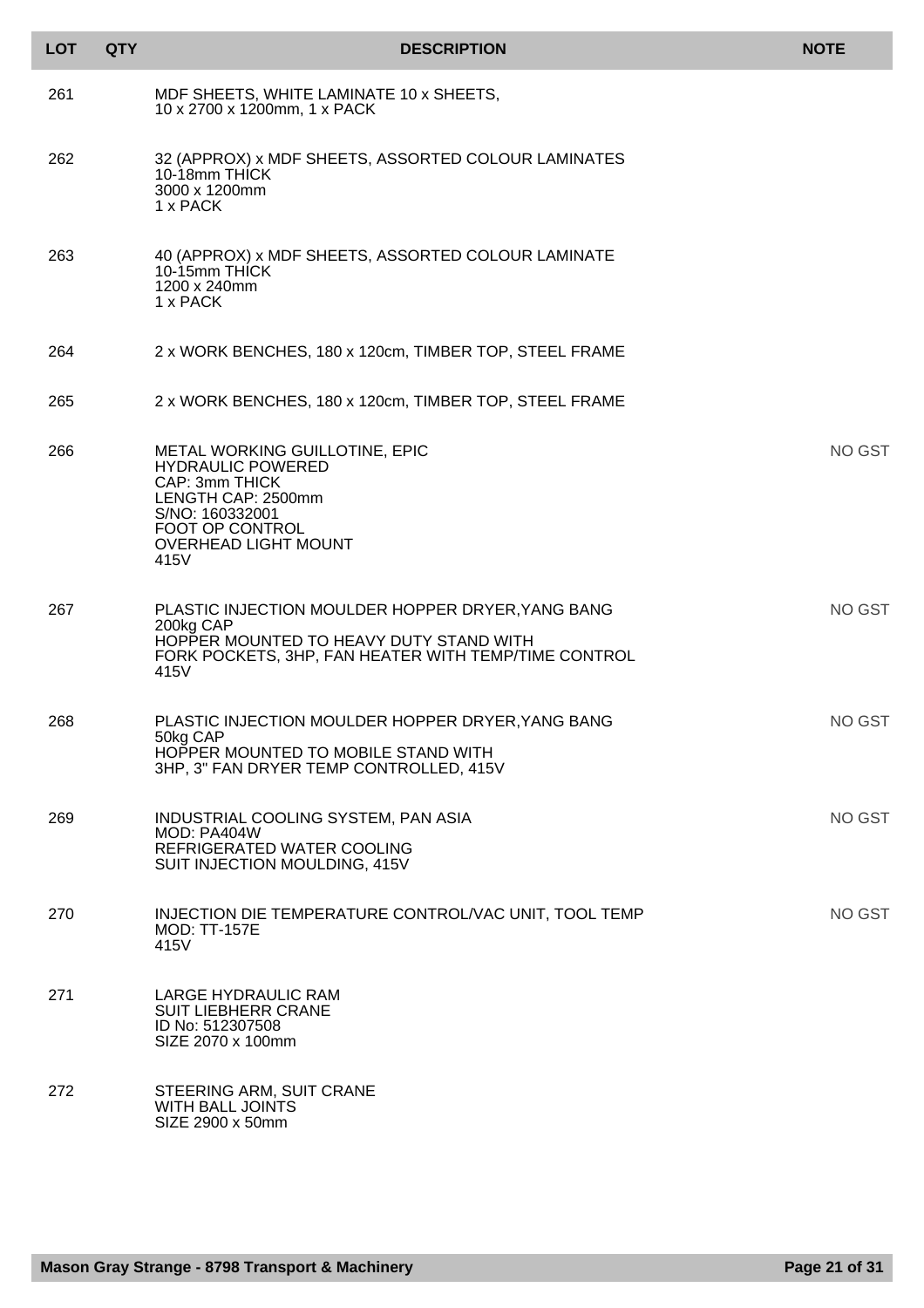| <b>LOT</b> | <b>QTY</b> | <b>DESCRIPTION</b>                                                                                                                                                                                                    | <b>NOTE</b> |
|------------|------------|-----------------------------------------------------------------------------------------------------------------------------------------------------------------------------------------------------------------------|-------------|
| 273        |            | 11 x OIL & FUEL FILTERS, VICKERS 941070,<br>ASSORTED DYNA BOLTS & FASTENERS, TEK SCREWS,<br>CLAMPS, SWITCHES, SPARE MACHINE PARTS, TOOLS, ETC<br>1 x PALLET                                                           |             |
| 274        |            | <b>QUANTITY LOAD BINDERS, 1 x PALLET</b>                                                                                                                                                                              |             |
| 275        |            | STAINLESS STEEL WINDOWS & FRAMES, DECORATIVE, HEAVY DUTY<br>CONSTRUCTION, 580 x 580mm, CRACKED GLASS, 1 x PALLET                                                                                                      | NO GST      |
| 276        |            | LED TRAFFIC CONTROL BOARD WITH DIRECTIONAL ARROWS,<br>1200 x 650mm<br>WITH WAUGH TECH<br>MOD: 2.2A<br>DIGITAL CONTROLLER, CABLING, ETC<br>MOUNTED TO RHINO ROOF RACKS WITH<br>AUTO RAISE & LOWER & LED WARNING LIGHTS |             |
| 277        |            | TRAVEL CASE, PELICAN<br>0370 CASE, AIR TIGHT TUFF PLASTIC<br><b>WITH FOAM CUSHIONING</b><br>650 x 650 x 650mm                                                                                                         |             |
| 278        |            | 2 x TRAVEL CASES, PELICAN<br>0370 CASE, AIR TIGHT TUFF PLASTIC<br>WITH FOAM CUSHIONING<br>650 x 650 x 650mm                                                                                                           |             |
| 279        |            | POOL PUMP, ONGA PENTAIR<br>MOD: LTP550<br>0.7m HEAD,<br>3 x FLUID PUMPS,<br>1 x SIEMENS, TYPE: 2AJ1299-3<br>33m HEAD, 431L/MIN, 240v &<br>2 x GRUNDFOS<br>MOD: SCALA2<br>HEAD:45m, 240V.<br>(ALL FAULTS)              | NO GST      |
| 280        |            | RIDE ON MOWER, JOHN DEERE<br><b>MOD: D110</b><br>100 SERIES<br><b>HOURS: 200 SHOWING</b><br>500cc PETROL ENGINE<br>19.5HP<br>ALL FAULTS, ENGINE WONT START/RUN                                                        |             |
| 281        |            | RIDE ON MOWER, GREENFIELD<br><b>MOD: FASTCUT 34</b><br><b>HOURS: 126 SHOWING</b><br><b>B&amp;S PETROL ENGINE</b><br>13.5HP<br><b>RUNS &amp; DRIVES</b>                                                                |             |
| 282        |            | RIDE ON MOWER, MTD YARDMAN<br><b>MOD: YARD BUG</b><br><b>B&amp;S PETROL ENGINE</b><br>9HP<br>ALL FAULTS, WONT START/RUN                                                                                               |             |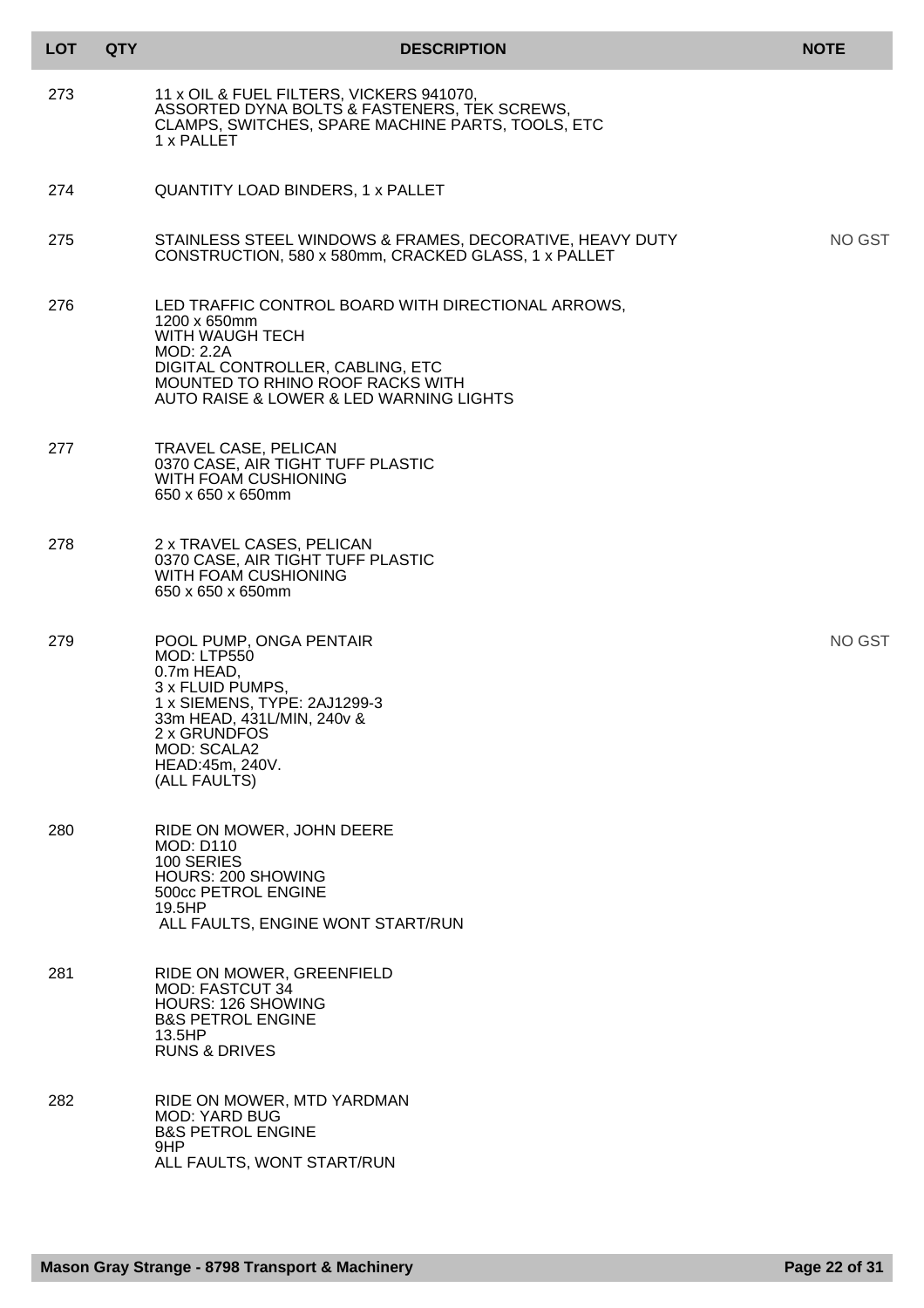| <b>LOT</b> | <b>QTY</b> | <b>DESCRIPTION</b>                                                                             | <b>NOTE</b> |
|------------|------------|------------------------------------------------------------------------------------------------|-------------|
| 283        |            | 4 x PERSONAL GAS DETECTION UNITS, DRAGER PAC SERIES<br>MOD: 6000H2S<br><b>NEW IN BOXES</b>     |             |
| 284        |            | 4 x PERSONAL GAS DETECTION UNITS, DRAGER PAC SERIES<br>MOD: 6000H2S<br><b>NEW IN BOXES</b>     |             |
| 285        |            | 5 x LOAD BINDERS, MAXUS<br><b>MOD: MLR0005</b><br>RATCHET BUCKLE, 50mm x 9m<br>AS NEW IN BOX   | NO GST      |
| 286        |            | 5 x LOAD BINDERS, MAXUS<br><b>MOD: MLR0005</b><br>RATCHET BUCKLE, 50mm x 9m<br>AS NEW IN BOX   | NO GST      |
| 287        |            | 5 x LOAD BINDERS, MAXUS<br><b>MOD: MLR0005</b><br>RATCHET BUCKLE, 50mm x 9m<br>AS NEW IN BOX   | NO GST      |
| 288        |            | 5 x LOAD BINDERS, MAXUS<br><b>MOD: MLR0005</b><br>RATCHET BUCKLE, 50mm x 9m<br>AS NEW IN BOX   | NO GST      |
| 289        |            | 5 x LOAD BINDERS, MAXUS<br><b>MOD: MLR0005</b><br>RATCHET BUCKLE, 50mm x 9m<br>AS NEW IN BOX   | NO GST      |
| 290        |            | ENGINE CYLINDER HEAD, CUMMINS,<br>P/NO: 3007834<br><b>SUIT DIESEL ENGINE</b>                   |             |
| 291        |            | 2 x BOXES GAS REGULATORS                                                                       |             |
| 292        |            | NILSEN FUSE HOLDERS, 32 AMP, FC20BW, 4 x BOXES (12/BOX)                                        | NO GST      |
| 293        |            | 2 x BOXES ASSORTED DYNA BOLTS & CONCRETE FASTENERS, ASSORTED<br><b>TYPES &amp; SIZES</b>       | NO GST      |
| 294        |            | 5 x PRESSURE SPRAYERS, HAND PUMP, 3 LITRE CAPACITY                                             |             |
| 295        |            | 5 x PRESSURE SPRAYERS, HAND PUMP, 3 LITRE CAPACITY                                             |             |
| 296        |            | DURANT SANDING DISCS, 6", ASSORTED GRIT<br>SIZES 800, 500, 400, 320, 240 & 120<br>(1 x CARTON) |             |
| 297        |            | RING FEEDER HITCH COUPLING                                                                     |             |
| 298        |            | 4 x MACHINE SKATES, ENERPAC, ER-15, 15T                                                        |             |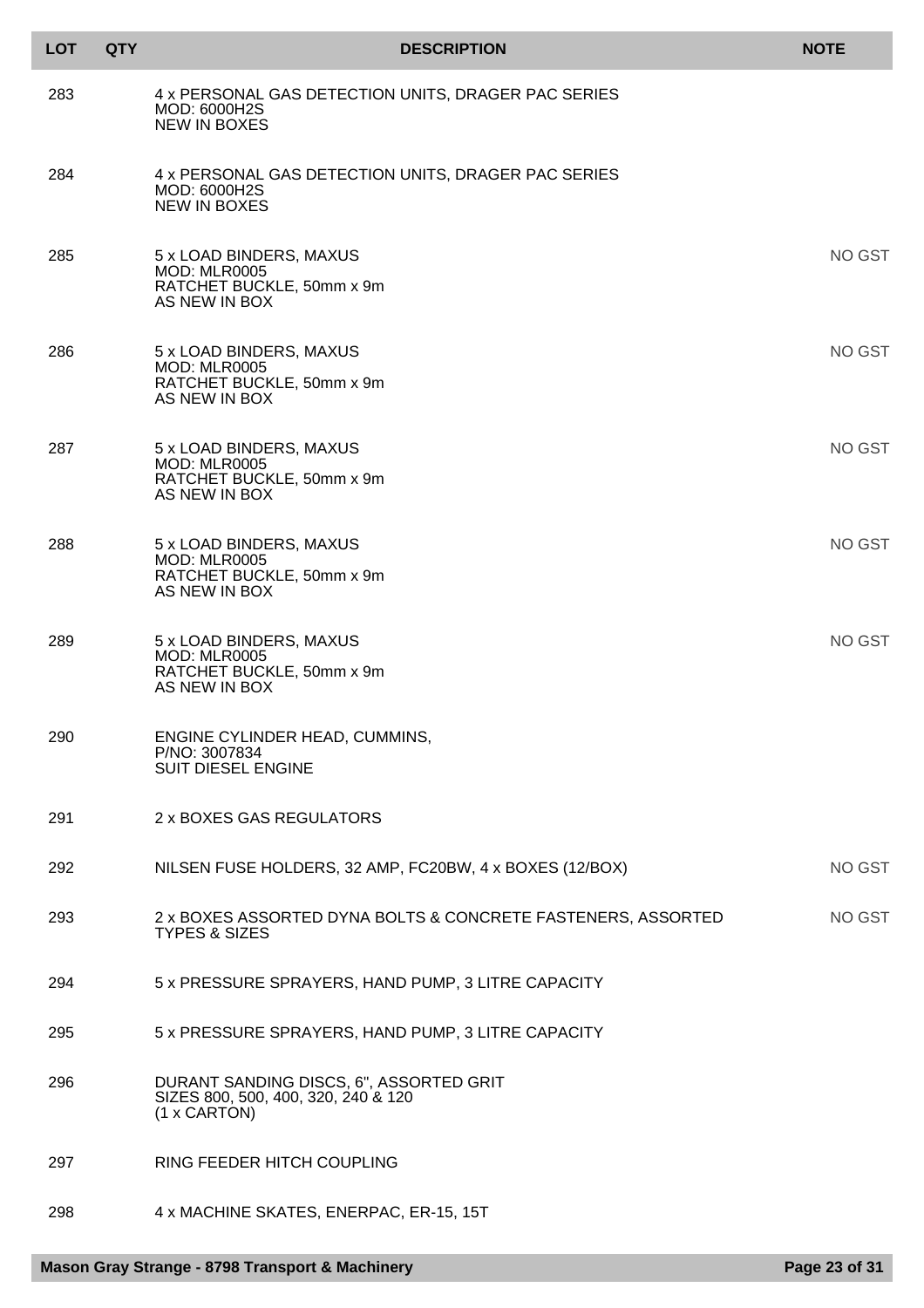| <b>LOT</b> | <b>QTY</b> | <b>DESCRIPTION</b>                                                                                                                                                         | <b>NOTE</b>   |
|------------|------------|----------------------------------------------------------------------------------------------------------------------------------------------------------------------------|---------------|
| 299        |            | 4 x MACHINE SKATES, ENERPAC, ER-15, 15T                                                                                                                                    |               |
| 300        |            | 4 x MACHINE SKATES, ENERPAC, ER-15, 15T                                                                                                                                    |               |
| 301        |            | 4 x MACHINE SKATES, ENERPAC, ER-15, 15T                                                                                                                                    |               |
| 302        |            | 4 x MACHINE SKATES, ENERPAC, ER-15, 15T<br>& 2 x SMALLER SKATES                                                                                                            |               |
| 303        |            | PALLET STRAPPING TOOL TENSIONER & CRIMPING TOOL WITH<br>HOLE SAW SET, 17 PIECE, 80 TO 15mm DIAMETER IN CARRY CASE                                                          |               |
| 304        |            | FRICTION CUT OFF DISCS, TOPAZ<br>230 x 3 x 22mm, 2 x BOXES OF 25                                                                                                           | NO GST        |
| 305        |            | FRICTION CUT OFF DISCS, TOPAZ<br>230 x 3 x 22mm, 2 x BOXES OF 25                                                                                                           | NO GST        |
| 306        |            | FRICTION CUT OFF DISCS, ASSORTED SIZES, TOPAZ<br>100 x 2.3 x 16mm, 3 x BOXES OF 20<br>230 x 3 x 22mm, 1 x BOX OF 25,<br>14 @ 152 x 2.5 x 12.7mm &<br>15 @ 178 x 2.5 x 16mm | <b>NO GST</b> |
| 307        |            | DURANT SANDING DISCS, 6", GRIT # 400<br>800 PIECES (1 x CARTON)                                                                                                            |               |
| 308        |            | DURANT SANDING DISCS, 6", GRIT # 400<br>800 PIECES (1 x CARTON)                                                                                                            |               |
| 309        |            | DURANT SANDING DISCS, 6", GRIT # 180<br>800 PIECES (1 x CARTON)                                                                                                            |               |
| 310        |            | DURANT SANDING DISCS, 6", GRIT # 180<br>800 PIECES (1 x CARTON)                                                                                                            |               |
| 311        |            | 4 x 2 WAY RADIOS, GME<br><b>MOD: TX7200</b><br>WITH DESKTOP MULTI CHARGER, BCM001<br>240V                                                                                  |               |
| 312        |            | 5 x 2 WAY RADIOS, GME<br><b>MOD: TX7200</b><br>WITH CHARGERS, 240V                                                                                                         |               |
| 313        |            | 4 x 2 WAY RADIOS, GME<br><b>MOD: TX7200</b><br>WITH DESKTOP MULTI CHARGER, BCM001<br>240V                                                                                  |               |
| 314        |            | 4 x BOXES, (12/BOX) MAG & ALI LACQUER CLEAR COAT, HERMETITE SPRAY<br>CANS, 160gm &<br>ALI-CLEAN, 285ml, 2 x BOXES, (12/BOX)                                                | NO GST        |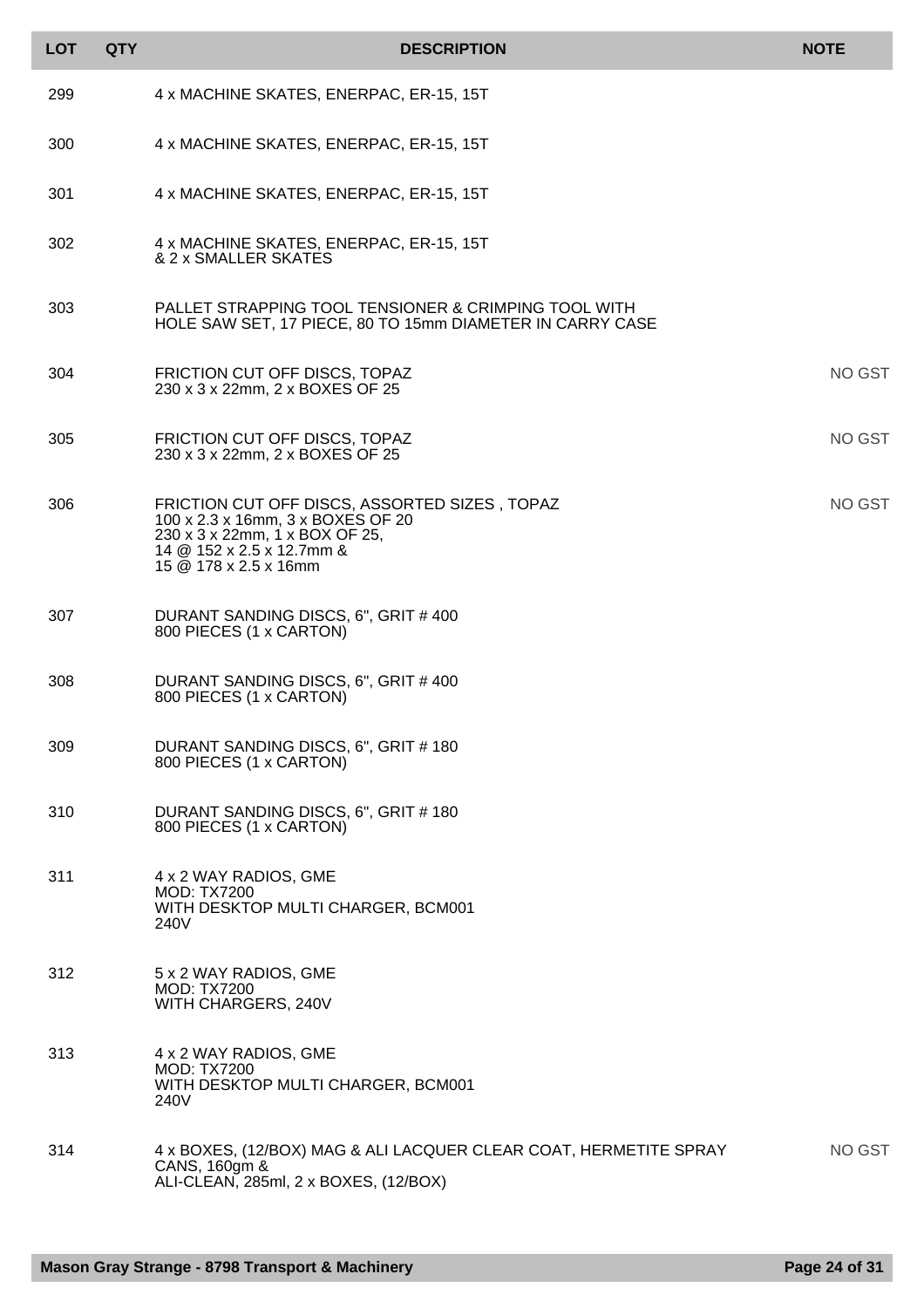| <b>LOT</b> | <b>QTY</b> | <b>DESCRIPTION</b>                                                                                                                         | <b>NOTE</b> |
|------------|------------|--------------------------------------------------------------------------------------------------------------------------------------------|-------------|
| 315        |            | 30 x PAIRS PROSENSE HI-VIS GLOVES & 19 x CANS JELSOL GELSOLV<br><b>GRAFFITI REMOVER SPRAY CANS</b>                                         |             |
| 316        |            | 40 x PAIRS PROSENSE HI-VIS GLOVES & 5 x SPEAR & JACKSON WOODEN<br><b>MALLETS</b>                                                           |             |
| 317        |            | 30 x PAIRS PROSENSE HI-VIS GLOVES,<br>7 x CANS DULUX QUICK DRY GOLD,<br>4 x CANS CRC PRIME IT SPRAY PAINT &<br>2 x CANS PENETROL & DYNALON |             |
| 318        |            | 4 x 15 LITRE DRUMS LIQUID POOL CHLORINE, AQUACHLOR 130G/L SODIUM<br><b>HYPOCHLORITE</b>                                                    |             |
| 319        |            | 4 x 15 LITRE DRUMS LIQUID POOL CHLORINE, AQUACHLOR 130G/L SODIUM<br><b>HYPOCHLORITE</b>                                                    |             |
| 320        |            | 8 x FESTO SYSTAINER, PART BOXES/GRAB KIT CARRY CASES, 400 x 300 x<br>100mm & CONTENTS TIMBER LAMINATE SAMPLES                              |             |
| 321        |            | HEAVY DUTY HYDRAULIC RAM, 150 x 480mm (H) & RIGHT ANGLE DRIVE, 360<br>DEGREE ROTATION HEAD ADJUSTMENT, 700mm (L), 30mm DRIVE SHAFTS        |             |
| 322        |            | 3 x POLY BUTTERFLY VALVES, 80mm, 1 x FLEX PIPE JOINER, 80mm, GALV<br>FLANGE, ETC                                                           | NO GST      |
| 323        |            | 10 x PRESSURE SPRAYERS, HAND PUMP, 3 LITRE CAPACITY                                                                                        |             |
| 324        |            | 10 x BOXES, (500/BOX) RIVETS, STAINLESS STEEL, AJAX BLIND RIVETS, 73SS,<br>$S-2$ , 4.0 x 8.85mm<br>1 x CARTON                              | NO GST      |
| 325        |            | DURANT SANDING DISCS, 6", GRIT # 400<br>800 PIECES (1 x CARTON)                                                                            |             |
| 326        |            | 2 x LED ILLUMINATED SIGNS, 2 x ILLUMINATED EXIT SIGNS & 2 x BOXES 12V<br><b>SPOT LIGHTS</b>                                                | NO GST      |
| 327        |            | DURANT SANDING DISCS, 6", GRIT # 120<br>800 PIECES (1 x CARTON)                                                                            |             |
| 328        |            | DURANT SANDING DISCS, 6", GRIT # 500<br>800 PIECES (1 x CARTON)                                                                            |             |
| 329        |            | DURANT SANDING DISCS, 6", GRIT # 180<br>800 PIECES (1 x CARTON)                                                                            |             |
| 330        |            | DURANT SANDING DISCS, 6", GRIT # 120<br>800 PIECES (1 x CARTON)                                                                            |             |
| 331        |            | 100 x BRAIDED S/STEEL HOSE FITTINGS, FLUID FLO<br>$1/2$ " x 150 x 8mm<br>AS NEW (1 x BOX)                                                  |             |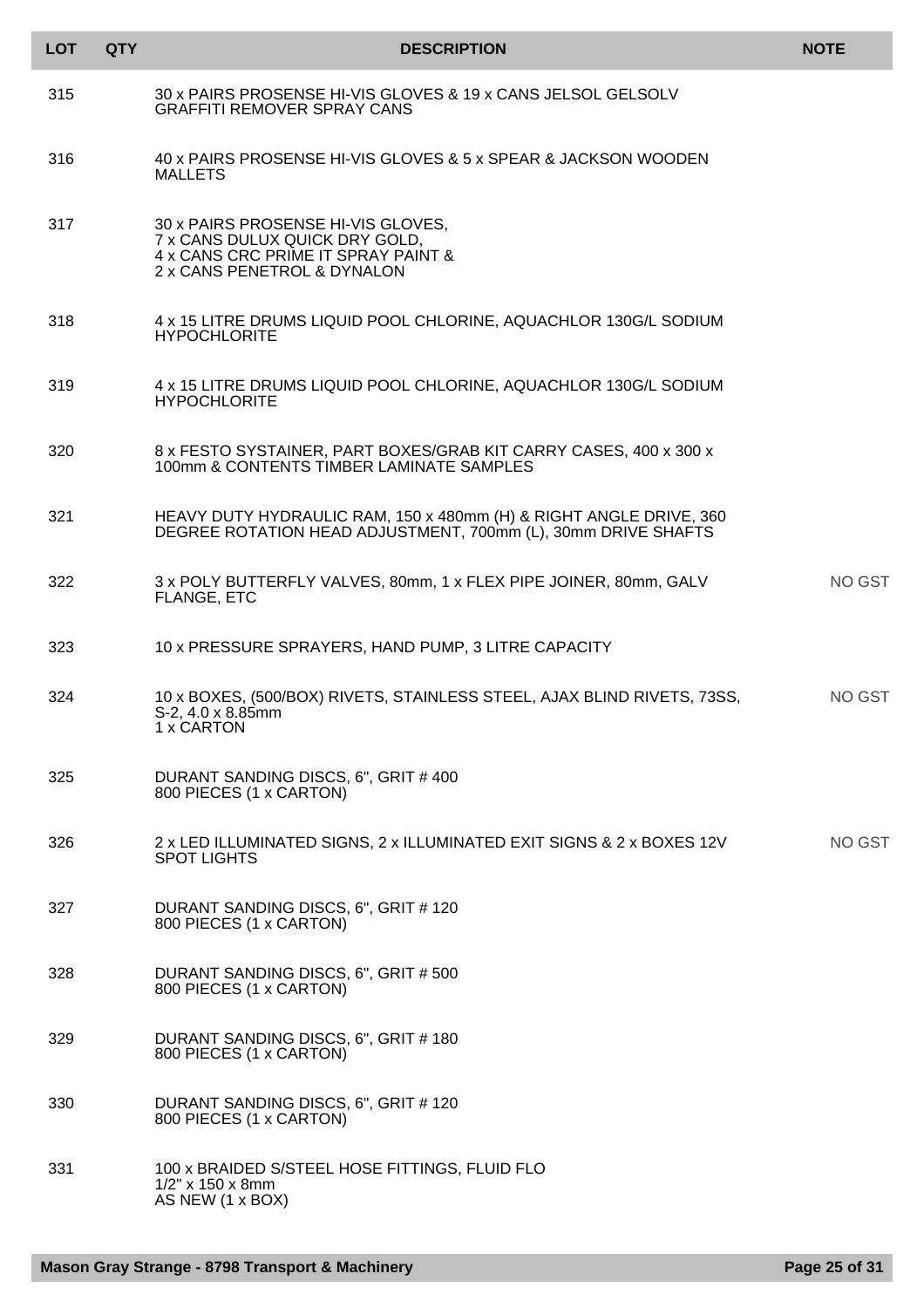| <b>LOT</b> | <b>QTY</b> | <b>DESCRIPTION</b>                                                                                                                                                                                          | <b>NOTE</b> |
|------------|------------|-------------------------------------------------------------------------------------------------------------------------------------------------------------------------------------------------------------|-------------|
| 332        |            | STANLEY TOOL BOX & CONTENTS INC SCREWDRIVER SET, CUTTING TORCH,<br>PRECISION COMBINATION SET, ETC, STANLEY TOOL BAG WITH VICE GRIPS &<br>SPEEDGLAS POSITIVE FEED WEDLING UNIT, BATTERY & CHARGER, 1 x SHELF |             |
| 333        |            | STANLEY TOOL BOX & CONTENTS INC FILES, LEVELS, MEASURING TAPES<br>WITH PRECISION COMBINATION SET & STANLEY TOOL BAG, INC POSITIVE<br>FEED WELDING KIT, 2 x WELDING HELMETS, 1 x SHELF                       |             |
| 334        |            | ASSORTED STANLEY TOOL BAGS & BOX INC SCREWDRIVER SET, CLAMPS,<br>PRECISION COMBINATION SET, ETC WITH POSITIVE FEED WELDING KIT, NO<br>BATTERY OR CHARGER, 1 x SHELF                                         |             |
| 335        |            | 3 x STANLEY TOOL BAGS & BOX INC PRECISION COMBINATION KITS, VICE<br>GRIPS, CLAMPS, ETC WITH POSITIVE FEED WELDING KIT, NO BATTERY OR<br>CHARGER, 1 x SHELF                                                  |             |
| 336        |            | 3 x STANLEY TOOL BAGS & BOX INC, VICE GRIPS, LEVELS, ROLLER & RADIUS<br>GUIDE ETC INC WELDING HELMET & POSITIVE FEED WELDING KIT, DAMAGED,<br>NO BATTERY OR CHARGER, 1 x SHELF                              |             |
| 337        |            | 3 x STANLEY TOOL BAGS & BOX INC, VICE GRIPS, CLAMPS, STRIP DISC,<br>POSITIVE FEED WELDING KIT, BATTERY & CHARGER 1 x SHELF                                                                                  |             |
| 338        |            | 3 x STANLEY TOOL BAGS & BOX INC, HEX WRENCH SET, CLAMPS,<br>SIDCHROME PLIERS, 2 x POSITIVE FEED WELDING KITS, 2 x BATTERIES & 1 x<br>CHARGER 1 x SHELF (HELMET DAMAGED)                                     |             |
| 339        |            | STANLEY TOOL BOX & BAGS INC PRECISION COMBINATION SET, CLAMPS,<br>VICE GRIPS & 2 x WELDING HELMETS, ETC, 1 x SHELF                                                                                          |             |
| 340        |            | ELECTRICAL CABLE, DANGER BELOW BARRIER, VINPEX, 300mm, 3 x ROLLS,<br>1 x PALLET                                                                                                                             |             |
| 341        |            | ELECTRICAL CABLE, DANGER BELOW BARRIER, VINPEX, 300mm, 3 x ROLLS,<br>1 x PALLET                                                                                                                             |             |
| 342        |            | ELECTRICAL CABLE, DANGER BELOW BARRIER, VINPEX, 300mm, 3 x ROLLS,<br>1 x PALLET                                                                                                                             |             |
| 343        |            | ELECTRICAL CABLE, DANGER BELOW BARRIER, VINPEX, 300mm, 3 x ROLLS,<br>1 x PALLET                                                                                                                             |             |
| 344        |            | ELECTRICAL CABLE, DANGER BELOW BARRIER, VINPEX, 300mm, 3 x ROLLS,<br>1 x PALLET                                                                                                                             |             |
| 345        |            | ELECTRICAL CABLE, DANGER BELOW BARRIER, VINPEX, 300mm, 3 x ROLLS,<br>1 x PALLET                                                                                                                             |             |
| 346        |            | ELECTRICAL CABLE, DANGER BELOW BARRIER, VINPEX, 300mm, 3 x ROLLS,<br>1 x PALLET                                                                                                                             |             |
| 347        |            | ELECTRICAL CABLE, DANGER BELOW BARRIER, VINPEX, 300mm, 3 x ROLLS,<br>1 x PALLET                                                                                                                             |             |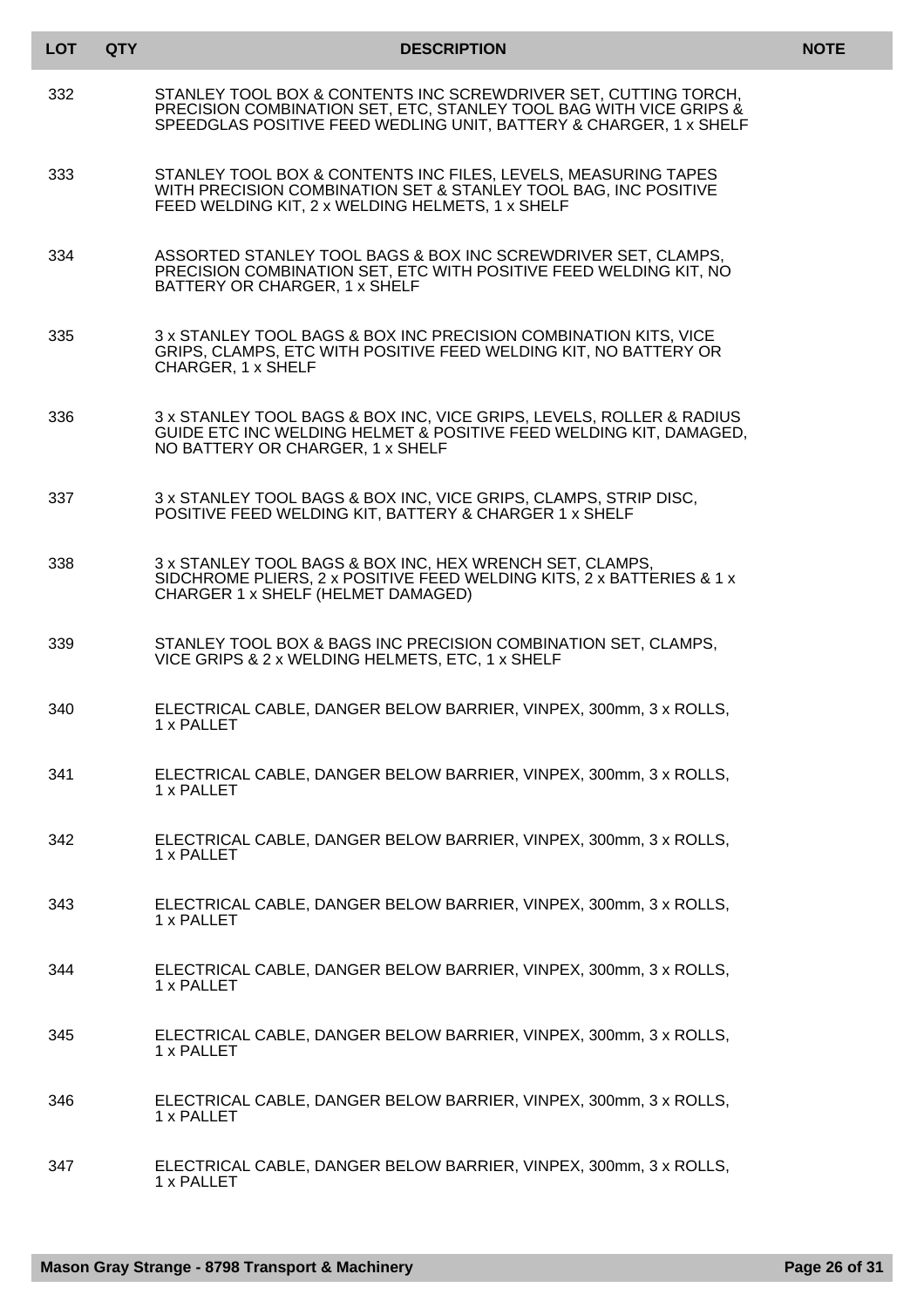| <b>LOT</b> | <b>QTY</b> | <b>DESCRIPTION</b>                                                                                                                                 | <b>NOTE</b> |
|------------|------------|----------------------------------------------------------------------------------------------------------------------------------------------------|-------------|
| 348        |            | ELECTRICAL CABLE, DANGER BELOW BARRIER, VINPEX, 300mm, 3 x ROLLS,<br>1 x PALLET                                                                    |             |
| 349        |            | GALV STEEL C-SECTION, RHS, SHS, ETC,<br>ASSORTED SIZES & LENGTHS INC 150-200mm C,<br>55 x 35mm & 40 x 25mm RHS, LENGTHS UP TO 7200mm<br>1 x PALLET |             |
| 350        |            | STEEL PIPE, 50mm OD x 2.5mm WALL<br>21 x LENGTHS @ 6500mm (L) &<br>GALV STEEL PIPE, 60mm OD x 3mm WALL<br>3 x LENGTHS @ 5200mm (L)<br>1 x PALLET   |             |
| 351        |            | QTY PLASTIC RETAINING DISCS, AROA 240mm DIAMETER<br>SUIT SHOT CRETE WALL INSTALLATIONS & ASSORTED HOSES<br>(2 x TIMBER CRATES)                     | NO GST      |
| 352        |            | ROAD REFLECTOR POSTS, FLEXIBLE PLASTIC, WHITE, 1350mm (L),<br>1 x PALLET                                                                           |             |
| 353        |            | ROAD REFLECTOR POSTS, FLEXIBLE PLASTIC, WHITE, 1350mm (L),<br>1 x PALLET                                                                           |             |
| 354        |            | 7 x CRATES ASSORTED PHILMAC POLY HOSE & IRRIGATION, FITTINGS &<br><b>SPRINKLERS</b><br>(1 x PALLET)                                                | NO GST      |
| 355        |            | ELECTRICAL OUTLETS, PLUGS, GPOS, 240V & 415V<br>6 x CRATES<br>(1 x PALLET)                                                                         | NO GST      |
| 356        |            | PLASTIC RETAINING DISCS, AROA<br>240mm<br>SUIT SHOT CRETE WAL INSTALLATIONS<br>(1 x PALCON)                                                        | NO GST      |
| 357        |            | <b>IRRIGATION DRIPPER HEADS</b><br>(1 x PALCON)                                                                                                    | NO GST      |
| 358        |            | <b>IRRIGATION HOSE WITH DRIPPER HEADS</b><br>(1 x STILLAGE)                                                                                        | NO GST      |
| 359        |            | <b>IRRIGATION HOSE WITH DRIPPER HEADS</b><br>(1 x STILLAGE)                                                                                        | NO GST      |
| 360        |            | 2 x PALLETS BULKER BAGS, WHITE                                                                                                                     | NO GST      |
| 361        |            | 2 x PALLETS BULKER BAGS, WHITE                                                                                                                     | NO GST      |
| 362        |            | <b>COLBY PALLET RACKING</b><br>6 @ COLBY FRAMES 3075mm (h) x 840mm (D)<br>34 @ COLBY GREY STEP BEAM 2590mm x 65mm<br>1 x PALLET                    |             |

I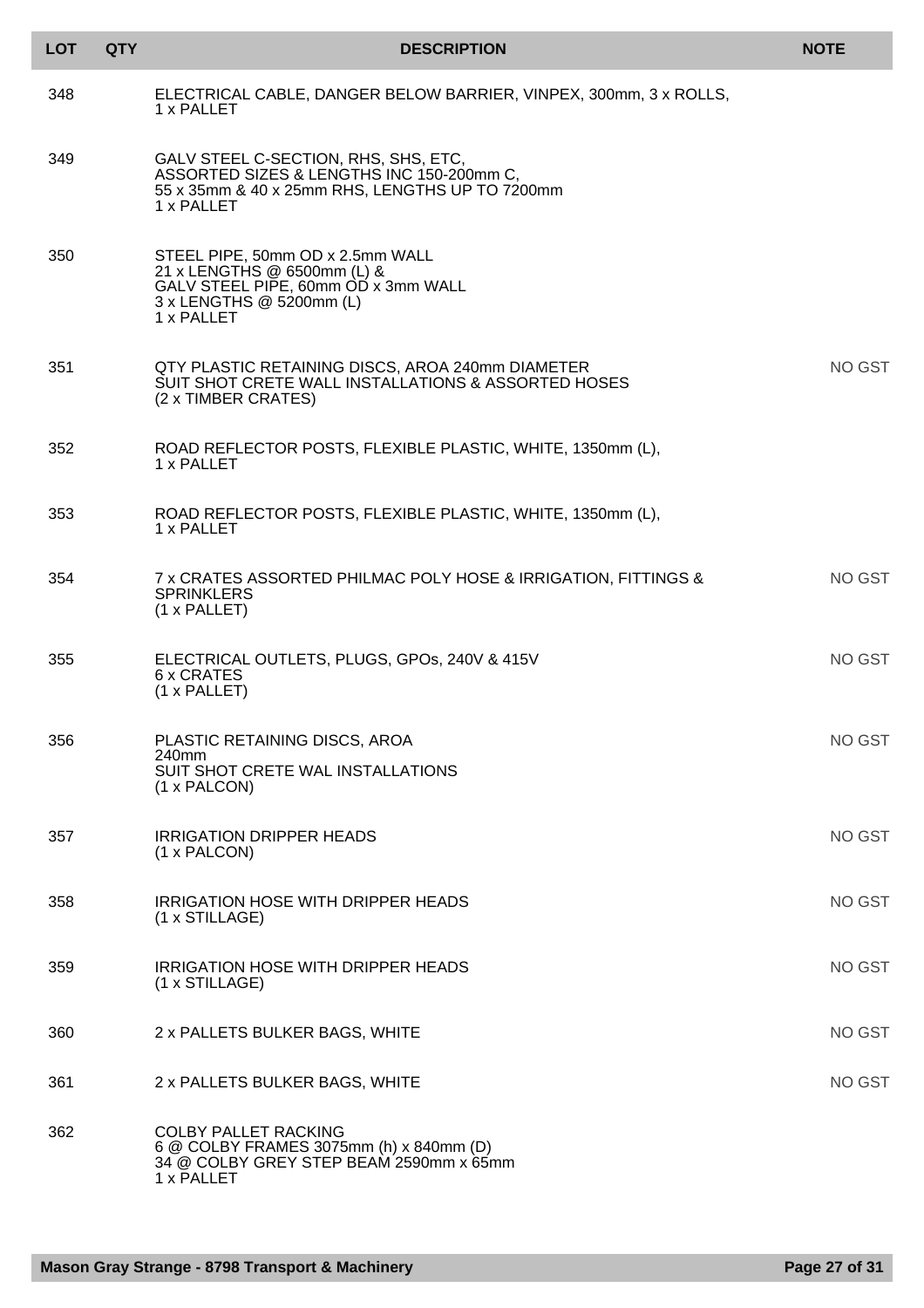| <b>LOT</b> | <b>QTY</b> | <b>DESCRIPTION</b>                                                                                                                                                                                                              | <b>NOTE</b> |
|------------|------------|---------------------------------------------------------------------------------------------------------------------------------------------------------------------------------------------------------------------------------|-------------|
| 363        |            | APEX RACKING GALV<br>3 @ APEX GALV FRAMES @ 3048 (H) x 838mm (D)<br>18 @ APEX BEAMS @ 2590 (L) x 90mm (H)                                                                                                                       |             |
| 364        |            | <b>DEXION PALLET RACKING</b><br>10 @ DEXION FRAMES 6096 (H) x 838mm (D)<br>26 @ DEXION BEAMS 2590 (L) x 100mm (D)<br>2 @ DEXION BEAMS 2590 (L) x 100mm (D)<br>22 @ DEXION BEAMS 2590 (L) x 100mm (D)<br>1 x PALLET              |             |
| 365        |            | <b>DEXION PALLET RACKING</b><br>8 @ DEXION FRAMES @ 4877 (H) x 838mm (D)<br>60 @ DEXION BEAM @ 2590 (L) x 103mm (H)<br>1 x PALLET                                                                                               |             |
| 366        |            | <b>DEXION PALLET RACKING</b><br>2 @ DEXION FRAMES @ 4801 x 838mm P/C BLUE<br>1 @ DEXION FRAME @ 4801 x 838mmmmMM P/C BLUE<br>3 @ DEXION FRAMES @ 5410 x 838mm P/C BLUE<br>42 @ DEXION BEAMS @ 2590 (L) x 83mm (H)<br>1 x PALLET |             |
| 367        |            | <b>METECH PALLET RACKING</b><br>3 x METECH BLUE FRAMES @ 3000mm x 838<br>11 x METECH BOX BEAMS @ 2590 x 80mm TOC 4 PRONG<br>1 x METECH OPEN BEAM @ 2590 x 80mm TOC 4 PRONG<br>1 x PALLET                                        |             |
| 368        |            | <b>MESH DECK</b><br>5 MESH DECK @ 2480 x 2000 NO SUPPORT (80 x 50 x 4mm)<br>1 x PALLET                                                                                                                                          |             |
| 369        |            | MESH<br>16 x MESH @ 2610 x 1500mm (150 x 100 x 3 mm)<br>1 x PALLET                                                                                                                                                              |             |
| 370        |            | <b>MESH DECK</b><br>8 x MESHDECK NO SUPPORT @ 2480 x 885mm (70 x 45 x 6mm)<br>1 x PALLET                                                                                                                                        |             |
| 371        |            | <b>MESH DECK</b><br>30 x MESH DECK NO SUPPORT @ 2100 x 1500mm (50 x 90 x 6mm)<br>1 x PALLET                                                                                                                                     |             |
| 372        |            | <b>MESH DECK</b><br>32 x MESH DECK NO SUPPORT @ 2100 x 1500mm (70 x 50 x 5mm)<br>1 x PALLET                                                                                                                                     |             |
| 373        |            | <b>CORNER GUARDS</b><br>25 x COLUMN GUARDS<br>1 x PALLET                                                                                                                                                                        |             |
| 374        |            | <b>DEXION RACKING BEAMS</b><br>8 @ DEXION BEAMS 1370 (L) x 80mm (H)<br>2 @ DEXION BEAMS 1370 (L) x 90mm (H)<br>1 x PACK                                                                                                         |             |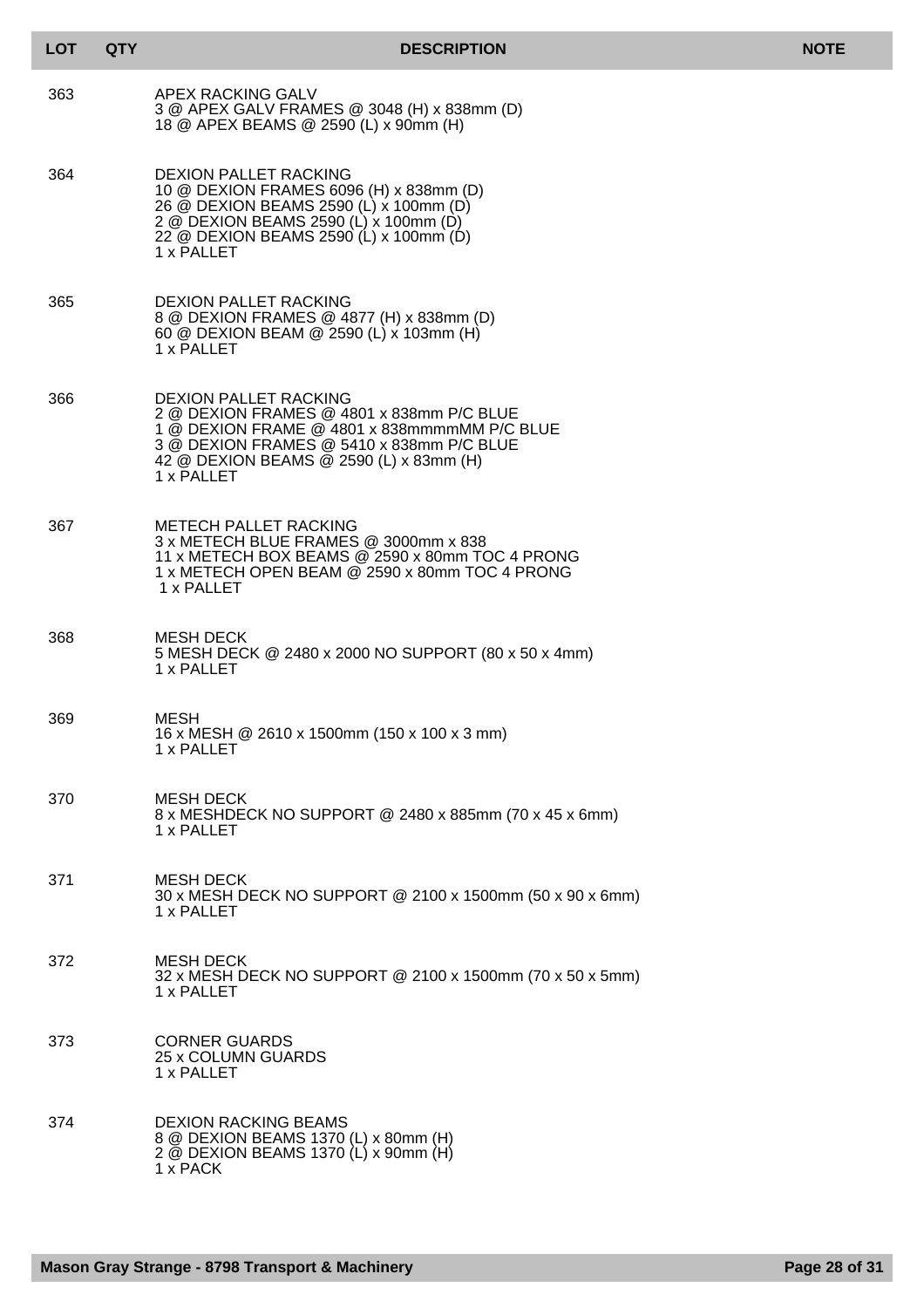| <b>LOT</b> | <b>QTY</b> | <b>DESCRIPTION</b>                                                                                                        | <b>NOTE</b> |
|------------|------------|---------------------------------------------------------------------------------------------------------------------------|-------------|
| 375        |            | <b>COLBY RACKING BEAMS</b><br>5 x COLBY BEAMS @ 2590 (L) x 90mm (H)<br>1 x PACK                                           |             |
| 376        |            | <b>DEXION RACKING BEAMS</b><br>8 @ DEXION BEAMS @ 2740 (L) x 100mm (H)<br>1 x PACK                                        |             |
| 377        |            | <b>DEXION RACKING BEAMS</b><br>9 @ DEXION BEAMS 2740 LONG x 80mm (H)<br>1 @ DEXION BEAM 2740 LONG x 100mm (H)<br>1 x PACK |             |
| 378        |            | <b>CORNER GUARDS</b><br>25 x COLUMN GUARDS<br>1 x PALLET                                                                  |             |
| 379        |            | <b>POST &amp; CORNER GUARDS</b><br>2 x COLBY POST PROTECTORS<br>12 x COLUMN GUARDS<br>1 x PALLET                          |             |
| 380        |            | PURLINS/C CHANNELS - 112.5 L/M<br>25 @ GALV 4500mm L x C150<br>1 x PACK                                                   |             |
| 381        |            | PURLINS/C CHANNELS - 168 L/M<br>28 @ GALV 6000mm L x C150<br>1 x PACK                                                     |             |
| 382        |            | PURLINS/C CHANNELS - 132 L/M<br>22 @ GALV 6000mm L x C150<br>1 x PACK                                                     |             |
| 383        |            | PURLINS/C CHANNELS - 104 L/M<br>13 @ GALV 8000mm L x C150<br>1 x PACK                                                     |             |
| 384        |            | PURLINS/C CHANNELS - 232 L/M<br>29 @ GALV 8000mm L x C150<br>1 x PACK                                                     |             |
| 385        |            | LARGE QUANTITY GALV TUBE, UP TO 2m, 40mm DIAMETER                                                                         |             |
| 386        |            | LARGE QUANTITY GALV TUBE, UP TO 2m, 40mm DIAMETER                                                                         |             |
| 387        |            | LARGE QUANTITY GALV TUBE, UP TO 2m, 40mm DIAMETER                                                                         |             |
| 388        |            | LARGE QUANTITY TUBE CLAMP FITTINGS, INTERCLAMP                                                                            |             |
| 389        |            | 20 x SAFETY RAILS, YELLOW TUBULAR STEEL<br>3500 TO 3100mm (L) x 1000mm (H)<br>1 x PALLET                                  |             |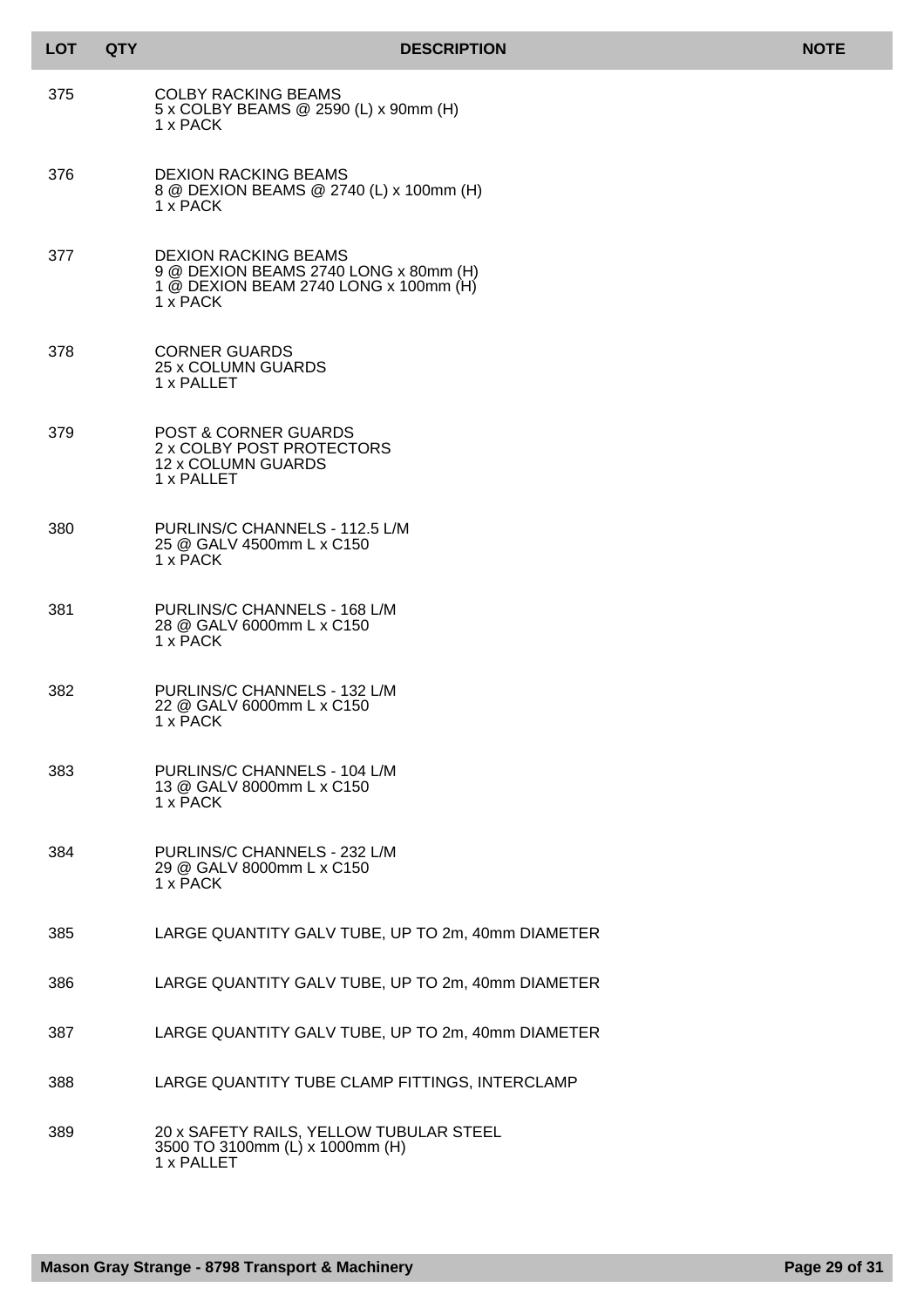| <b>LOT</b> | <b>QTY</b> | <b>DESCRIPTION</b>                                                                                           | <b>NOTE</b> |
|------------|------------|--------------------------------------------------------------------------------------------------------------|-------------|
| 390        |            | MODULAR COVER/SHADE, GALV STEEL FRAME<br>PLASTIC TARP TOP<br>2 x STILLAGES                                   |             |
| 391        |            | GALV PIPE, FASTENERS, ETC, 1 x CRATE                                                                         |             |
| 392        |            | TIMBER BLOCKS, 3 x PALLETS                                                                                   |             |
| 393        |            | TIMBER BLOCKS, 3 x PALLETS                                                                                   |             |
| 394        |            | 2 DOOR STEEL CABINET, 1800 x 900mm &<br>3 x SINGLE DOOR STEEL LCOKERS                                        | NO GST      |
| 395        |            | 2 x 2 DOOR STEEL CABINETS & SHELF UNIT                                                                       | NO GST      |
| 396        |            | 5 x STEEL SHELF UNITS, ASSORTED SIZES                                                                        | NO GST      |
| 397        |            | STEEL SUPPORT BEAMS & BRACES, ASSORTED SIZES<br>(1 x PALLET)                                                 |             |
| 398        |            | 3 x FABRICATED LIFTING JINKA TROLLIES / JIGS                                                                 |             |
| 399        |            | 4 x GALV STEEL DRYING RACKS/TRESTELS, ASSORTED SIZES<br>UP TO 3000mm (L) x 1650mm (H)<br><b>MULTI TIER</b>   |             |
| 400        |            | GALV STEEL ROLLER DOOR, 2500mm (W), STEEL ANGLE<br>SUIT PALLET RACKING & ASSORTED GALV SHEET<br>(1 x PALLET) | NO GST      |
| 401        |            | INDUSTIRAL WHIRLY BIRD, ROOF TOP VENTILATOR<br>ALUMINIUM, 850mm DIAMETER<br>1 x PALLET)                      |             |
| 402        |            | INDUSTIRAL WHIRLY BIRD, ROOF TOP VENTILATOR<br>ALUMINIUM, 850mm DIAMETER<br>(1 x PALLET)                     |             |
| 403        |            | FLUID STORAGE TANK, POLY WIHT FORK POCKET BASE<br>APPROX. 1,300 LITRE CAPACITY                               |             |
| 404        |            | PAIR LIFTING CAGES, EACH 190 x 80 x 90cm                                                                     |             |
| 405        |            | STEEL YARD/STOCK TROLLEY, PIVOTING<br>2300 (L) x 930 (W) x 1150mm (H)                                        |             |
| 406        |            | LARGE QUANTITY THREADED ROD, 500mm,1 x PALLET & 1 x CRATE<br>STRUCTURAL ASSEMBLY                             |             |
| 407        |            | PAIR LIFTING CAGES, EACH 190 x 80 x 90cm                                                                     |             |